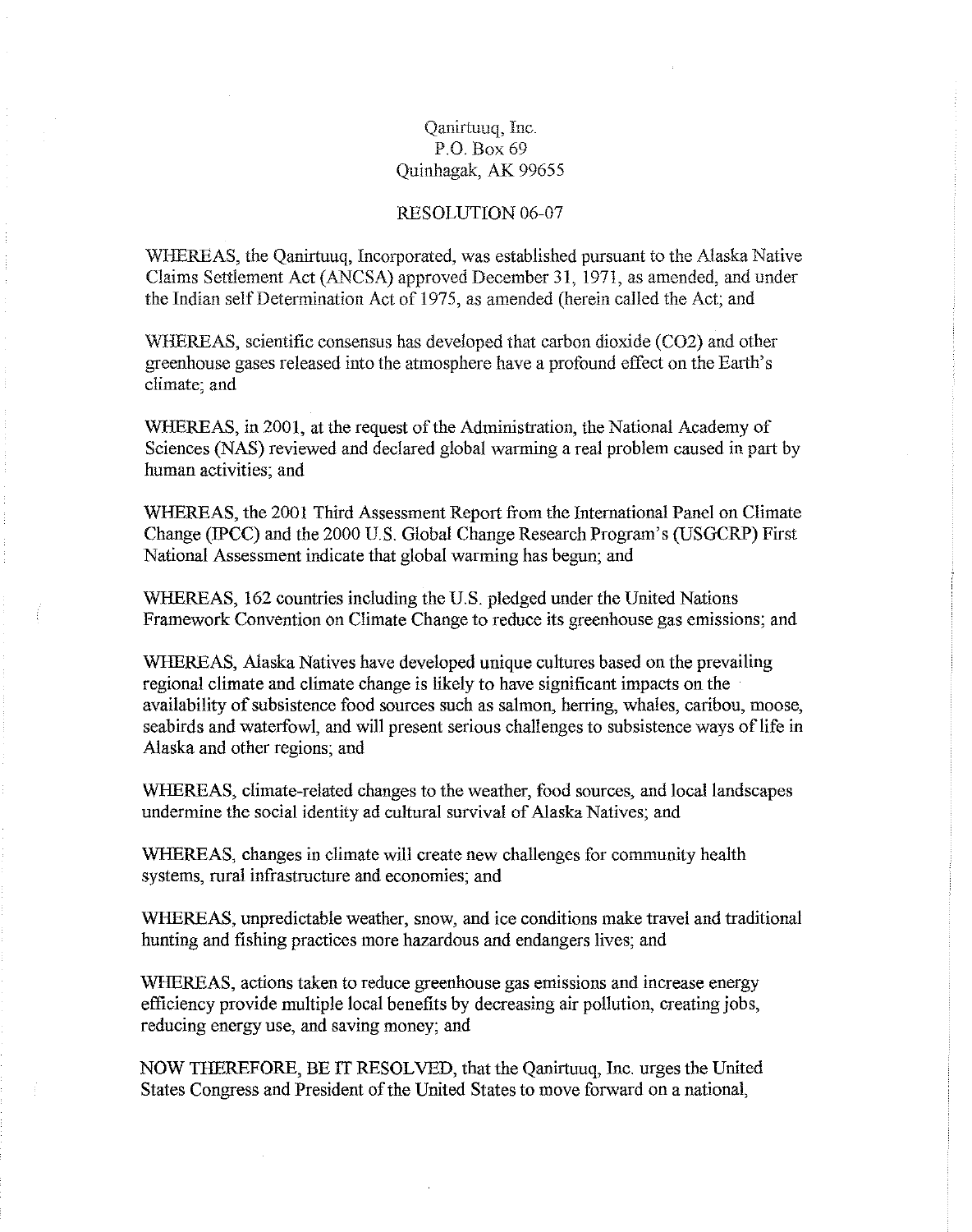mandatory program to reduce climate change pollution and promote the development and adoption of renewable energy within a timeframe that prevents irreversible harm to public health, the economy and the environment.

Dated this  $11<sup>th</sup>$  day of November 2006, by the Quorum of the Board of Directors of Qanirtuuq, Inc.

 $Z$ U $\mu$ U $Z$  $\mu$  $\overline{\mathcal{C}}$ 

Chairperson: Grace L.

<u>Fuculle Mark</u>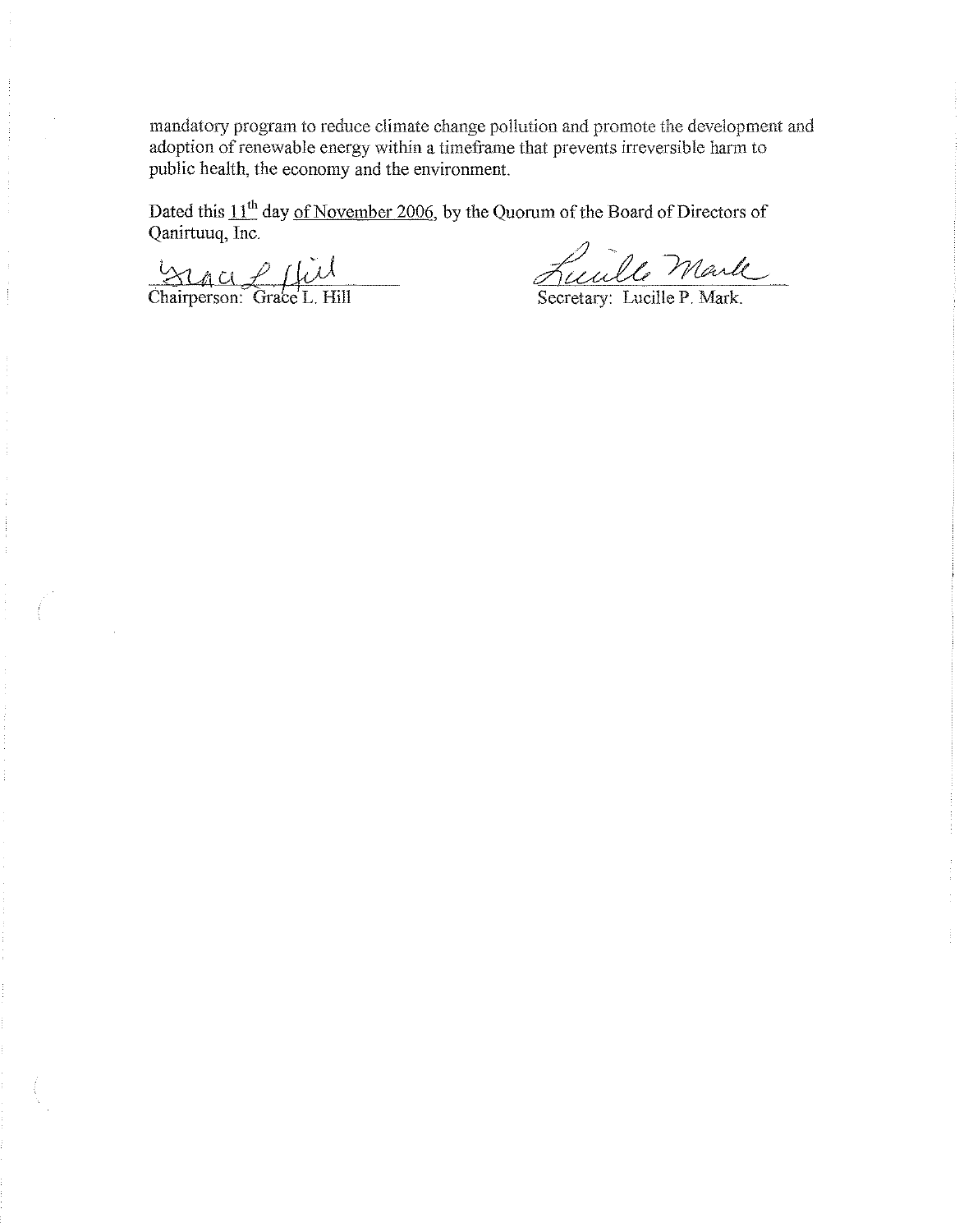

"Changing with the tides in harmony with our people, land and heritage."

#### **OUTEKCAK NATIVE TRIBE**

#### RESOLUTION No. 06- 03

#### CLIMATE CHANGE RESOLUTION

- WHEREAS: the Qutekcak Native Tribe serves the Alaska Native/American Indians within the Seward, Alaska area with all the responsibilities inherent in a sovereign government; and
- WHEREAS: scientific consensus has developed that carbon dioxide (C02) and other greenhouse gases released into the atmosphere have a profound effect on the Earth's climate; and
- WHEREAS: in 2001, at the request of the Administration, the National Academy of Sciences (NAS) reviewed and declared global warming a real problem caused in part by human activities; and
- WHEREAS: the 2001 Third Assessment Report from the International Panel on Climate Change (IPCC) and the 2000 U.S. Global Change Research Program's (USGCRP) First National Assessment indicate that global warming has begun; and
- WHEREAS: 162 countries including the U.S. pledged under the United Nations Framework Convention on Climate Change to reduce its greenhouse gas emissions; and
- WHEREAS: Alaska Natives have developed unique cultures based on the prevailing regional climate and climate change is likely to have significant impacts on the availability of subsistence food sources such as salmon, herring, whales, caribou, moose, seabirds and waterfowl, and will present serious challenges to subsistence ways of life in Alaska and other regions; and
- WHEREAS; climate-related changes to the weather, food sources, and local landscapes undermine the social identity and cultural survival of Alaska Natives; and
- WHEREAS: changes in climate will create new challenges for community health systems, rural infrastructure and **economies; and**
- WHEREAS: unpredictable weather, snow, and ice conditions make travel and traditional hunting and fishing practices more hazardous and endangers lives; and
- WHEREAS: actions taken to reduce greenhouse gas emissions and increase energy efficiency provide multiple local benefits by decreasing air pollution, creating jobs, reducing energy use, and saving money; and

NOW THEREFORE LET IT BE RESOLVED the Qutekcak Native Tribe urges the United States Congress and President of the United States to move forward on a national, mandatory program to reduce climate change pollution and promote the development and adoption ofrenewable energy within a tirneframe that prevents irreversible harm to lic health, the economy and the environment.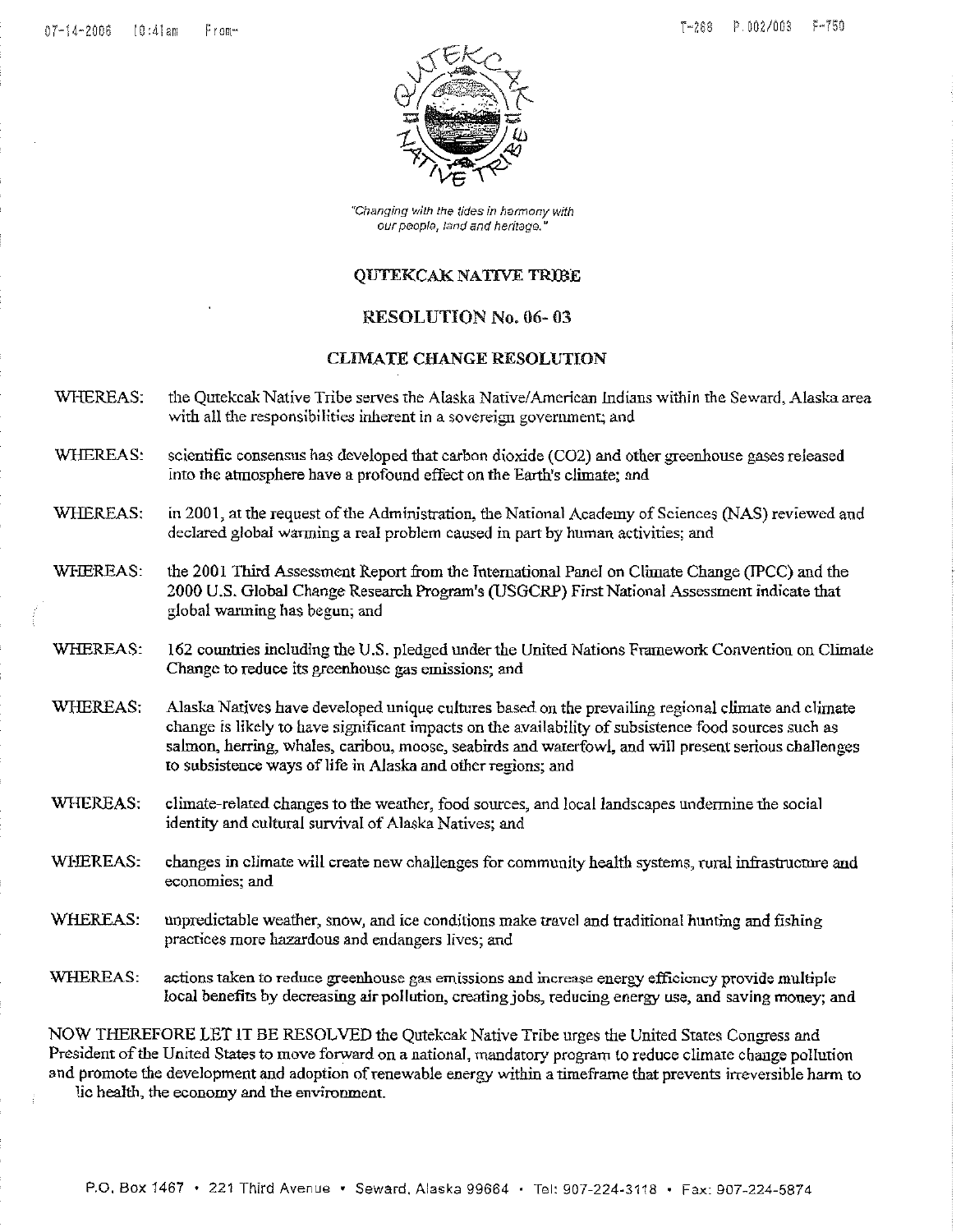ADOPTED this  $12<sup>th</sup>$  day of July, 2006.

THIS IS TO CERTIFY THAT I, Diane McRae, am the President of the Qutekcak Native Tribe, AND that the Qutekcak Native Tribe consists of seven duly elected tribal members, AND that the Resolution No. 06-03 was considered and adopted at a duly convened meeting of the Council at which a quorum was present and voting; AND that the vote taken was 3 for 0 against and 0 abstain/absent.

that the vote taken was  $\frac{3}{\sqrt{12}}$  for  $\frac{0}{\sqrt{12}}$  against and  $\frac{0}{\sqrt{12}}$  abstain/absent.<br>Diane McRae  $\frac{0}{\sqrt{12}}$  Mae  $\frac{0}{\sqrt{12}}$  /11/06

Council President Date

ATTEST  $\bigvee$   $\emptyset$  Date *f'cnw-i;t*

QNT Resolution 06-03 Page 2 of 2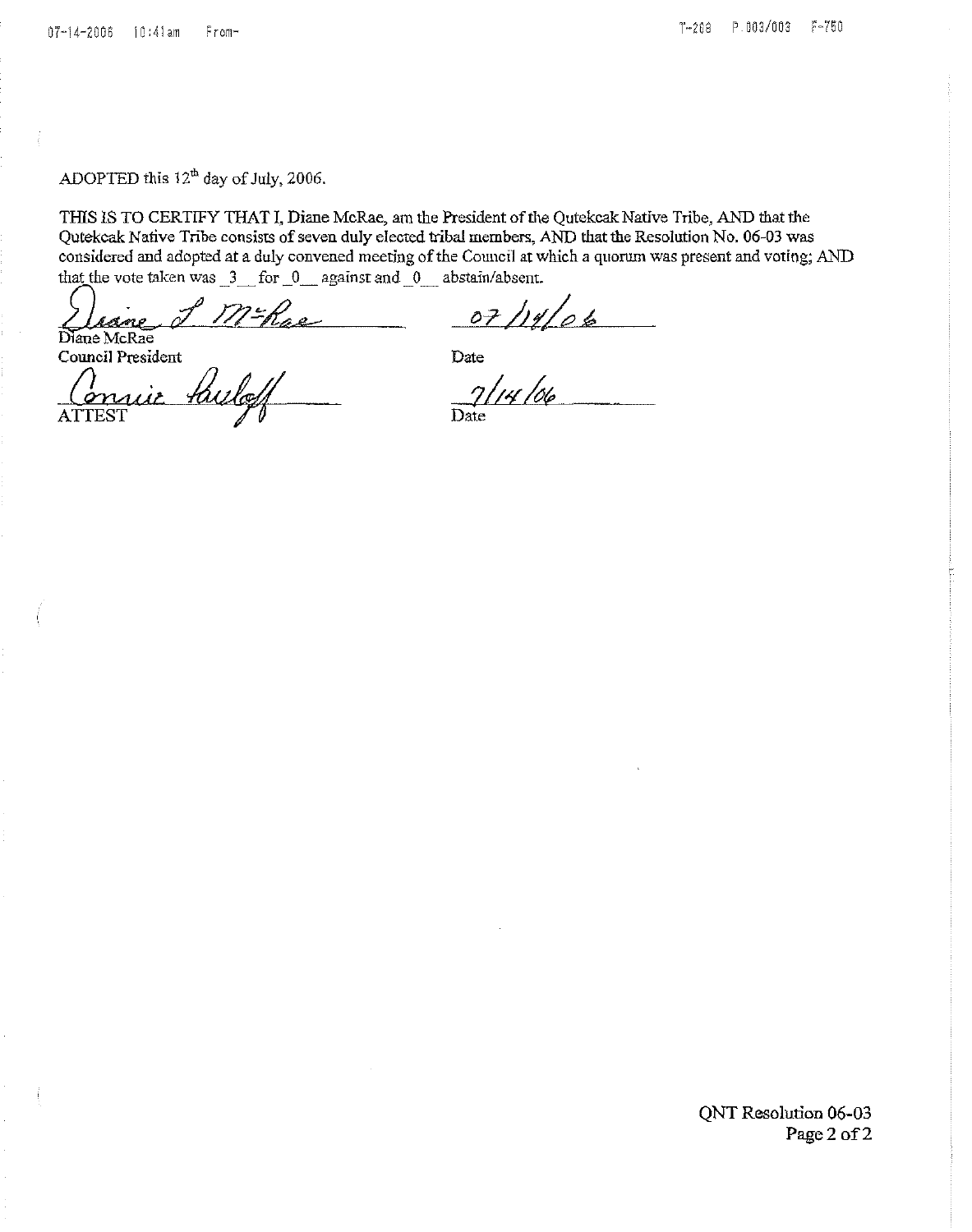# CLIMATE CHANGE RESOLUTION 06-18

WHEREAS, the  $Ruby$   $Tribal$   $(0$   $0$   $0$   $ncl)$  is a federally recognized Tribe with all powers and responsibilities inherent in a sovereign government; and

WHEREAS, scientific consensus has developed that carbon dioxide (C02) and other greenhouse gases released into the atmosphere have a profound effect on the Earth's climate; and

WHEREAS, in 2001, at the request of the Administration, the National Academy of Sciences (NAS) reviewed and declared global warming a real problem caused in part by human activities; and

WHEREAS, the 2001 Third Assessment Report from the International Panel on Climate Change (IPCC) and the 2000U.S. Global Change Research Program's (USGCRP) FirstNational Assessment indicate that global warming has begun; and

WHEREAS, 162 countries including the U.S. pledged under the United Nations Framework Convention on Climate Change to reduce its greenhouse gas emissions; and

WHEREAS, Alaska Natives have developed unique cultures based on the prevailing regional climate and climate change is likely to have significant impacts on the availability of subsistence food sources such as salmon, herring, whales, caribou, moose, seabirds and waterfowl, and will present serious challenges to subsistence ways of life in Alaska and other regions; and

WHEREAS, climate-related changes to the weather, food sources, and local landscapes undermine the social identity and cultural survival of Alaska Natives; and

WHEREAS, changes in climate will create new challenges for community health systems, rural infrastructure and economies; and

WHEREAS, unpredictable weather, snow, and ice conditions make travel and traditional hunting and fishing practices more hazardous and endangers lives; and

WHEREAS, actions taken to reduce greenhouse gas emissions and increase energy efficiency provide multiple local benefits by decreasing air pollution, creating jobs, reducing energy use, and saving money; and

NOW THEREFORE, BE IT RESOLVED, that the  $Ruby$   $Triba$   $\ell$  and urges the United States Congress and President of the United States to move forward on a national, mandatory program to reduce climate change pollution and promote the development and adoption ofrenewable energy within a timeframe that prevents irreversible harm to public health, the economy and the enviromnent.

 $\text{DATED:}\$  $\frac{1}{\sqrt{2}} \left| \frac{1}{\sqrt{2}} \right| \left| \frac{1}{\sqrt{2}} \right|$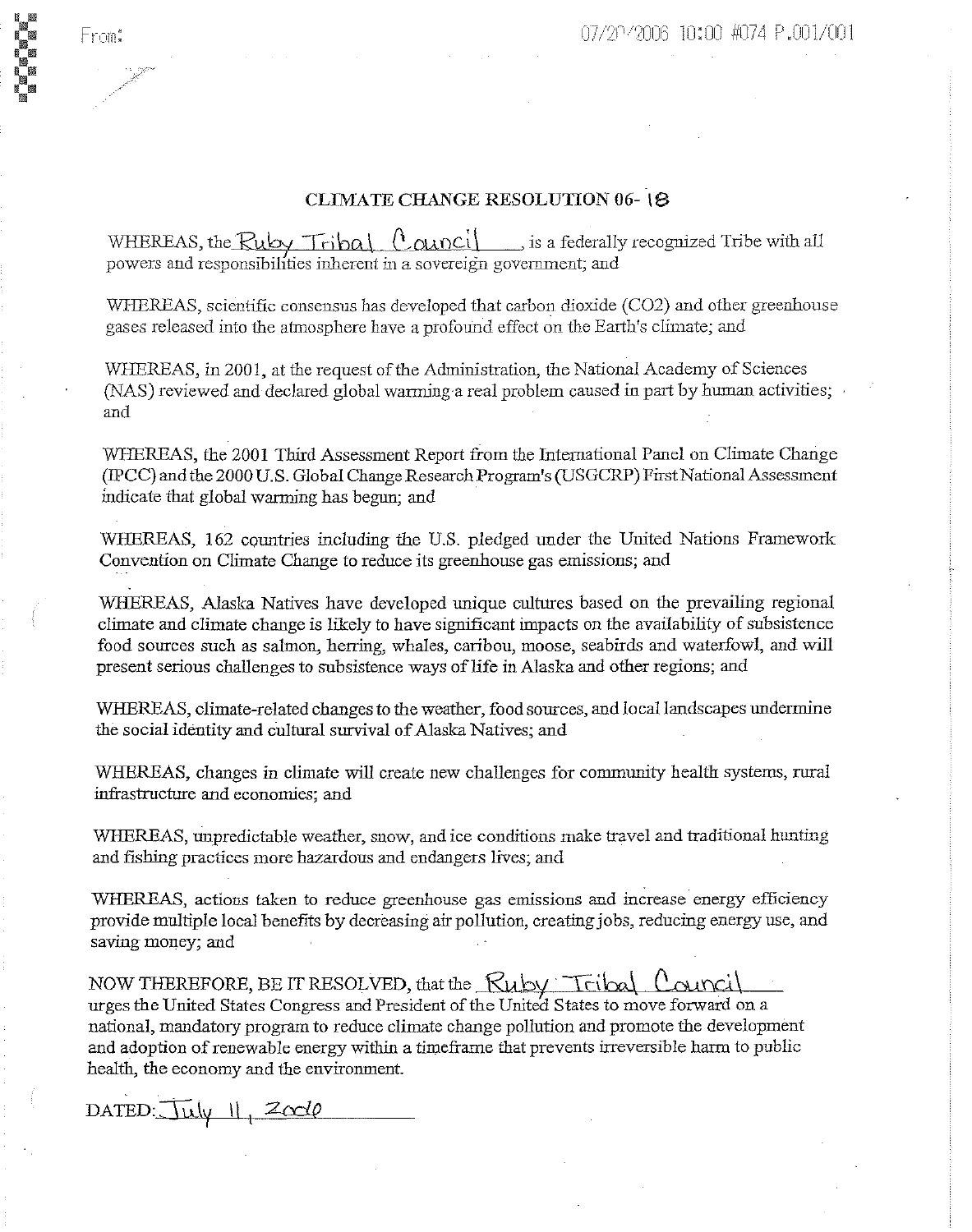# PRIBILOF ISLAND ALEUT COMMUNITY

of

# St. George Island / Traditional Council

PO. BOX 940 • *ST.* GEORGE ISLAND, ALASKA 99591 • (907) 859-2205 • TELEFAX (907) 859-2242

#### CLIMATE CHANGE RESOLUTION 2007-06

WHEREAS, the St. George Traditional Council, is a federally recognized Tribe with all powers and responsibilities inherent in sovereign government: and

WHEREAS, scientific consensus has developed that carbon dioxide (C02) and other greenhouse gases released into the atmosphere have a profound effect on the Earth's climate; and

**WHEREAS,** in 2001, at the request ofthe Administration, the National Academy of Sciences (NAS) reviewed and declared global warming a real problem caused in part by human activities; and

**WHEREAS,** in 2001 Third Assessment Report from the International Panel on Climate Change (!PCC) and the 2000 U.S. Global Change Research Program's (USGCRP) First National Assessment indicate that global warming has begun; and

**WHEREAS,** 162 countries including the U.S. pledged under the United Nations Framework Convention on Climate Change to reduce its greenhouse gas emission; and

**WHEREAS,** Alaska Native have developed unique cultures based on the prevailing regional climate and climate change is likely have significant impacts on the availability ofsubsistence food sources such as salmon, herring, whales, caribou, moose, seabirds, and waterfowl, and will present serious challenges to subsistence ways of life in Alaska and other region; and

**WHEREAS,** climate-related changes to the weather, food sources, and local landscapes undermine the social identity and cultural survival of Alaska Natives; and

**WHEREAS,** changes **in** climate will create new challenges for community health systems, rural infrastructure and economies; and

**W.HEREAS,** unpredictable weather, snow, and ice conditions make travel and traditional hunting and fishing practices more hazardous and endangers Jives; and

**WHEREAS,** actions taken to reduce greenhouse gas emissions and increase energy efficiency provide multiple local benefits by decreasing air pollution, creating jobs, reducing energy use, and saving money; and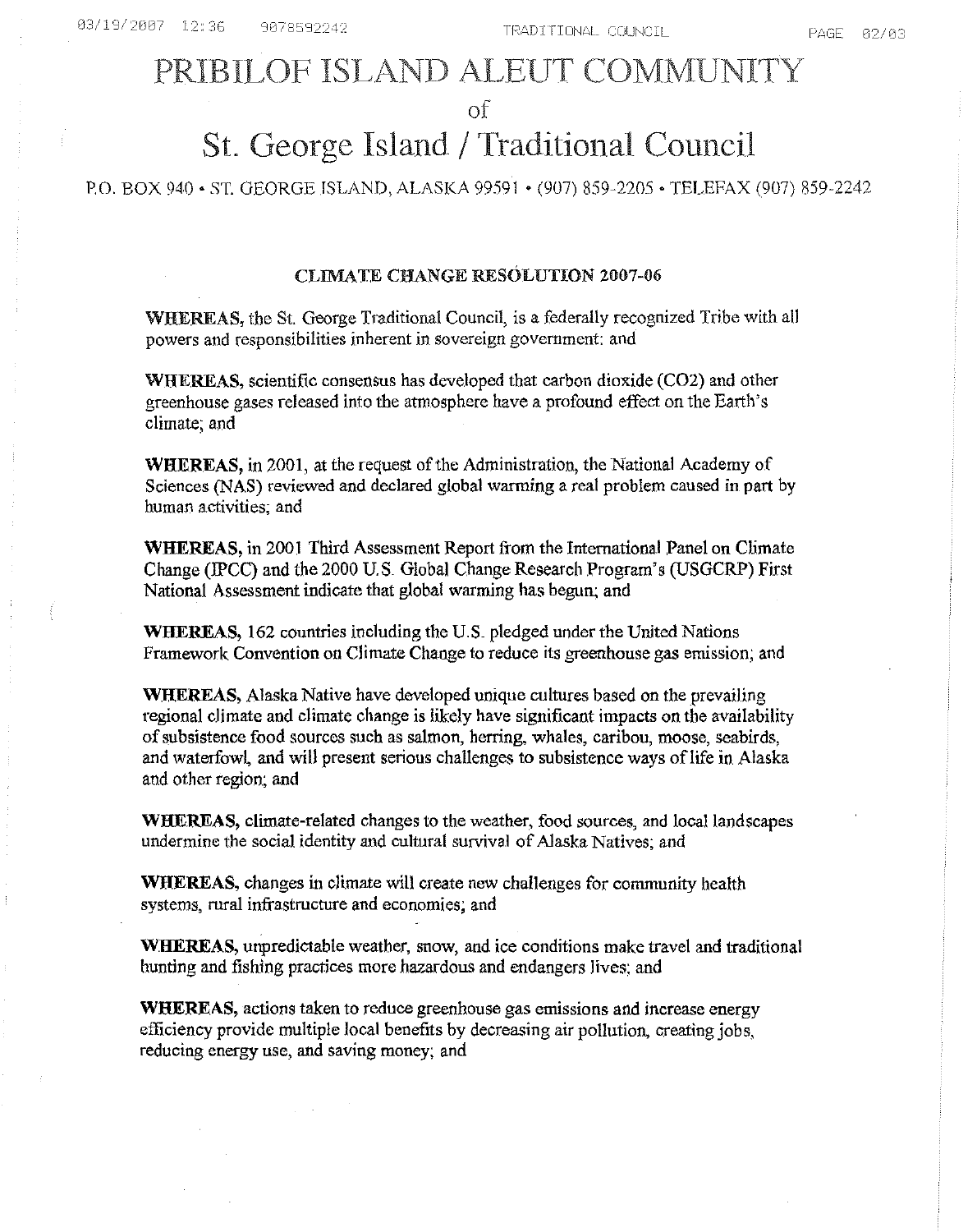NOW THEREFORE, BE IT RESOLVED, that the St. George Traditional Council urges the United States Congress and President of the United States to move forward on a national, mandatory program to reduce climate change pollution and promote the development and adoption of renewable energy within a timeframe that prevents irreversible harm to public health, the economy and the environment.

 $B$ y: $CLM$ DATED: Marco

Ineasurer <u>Jheodor Jok</u><br>Secretary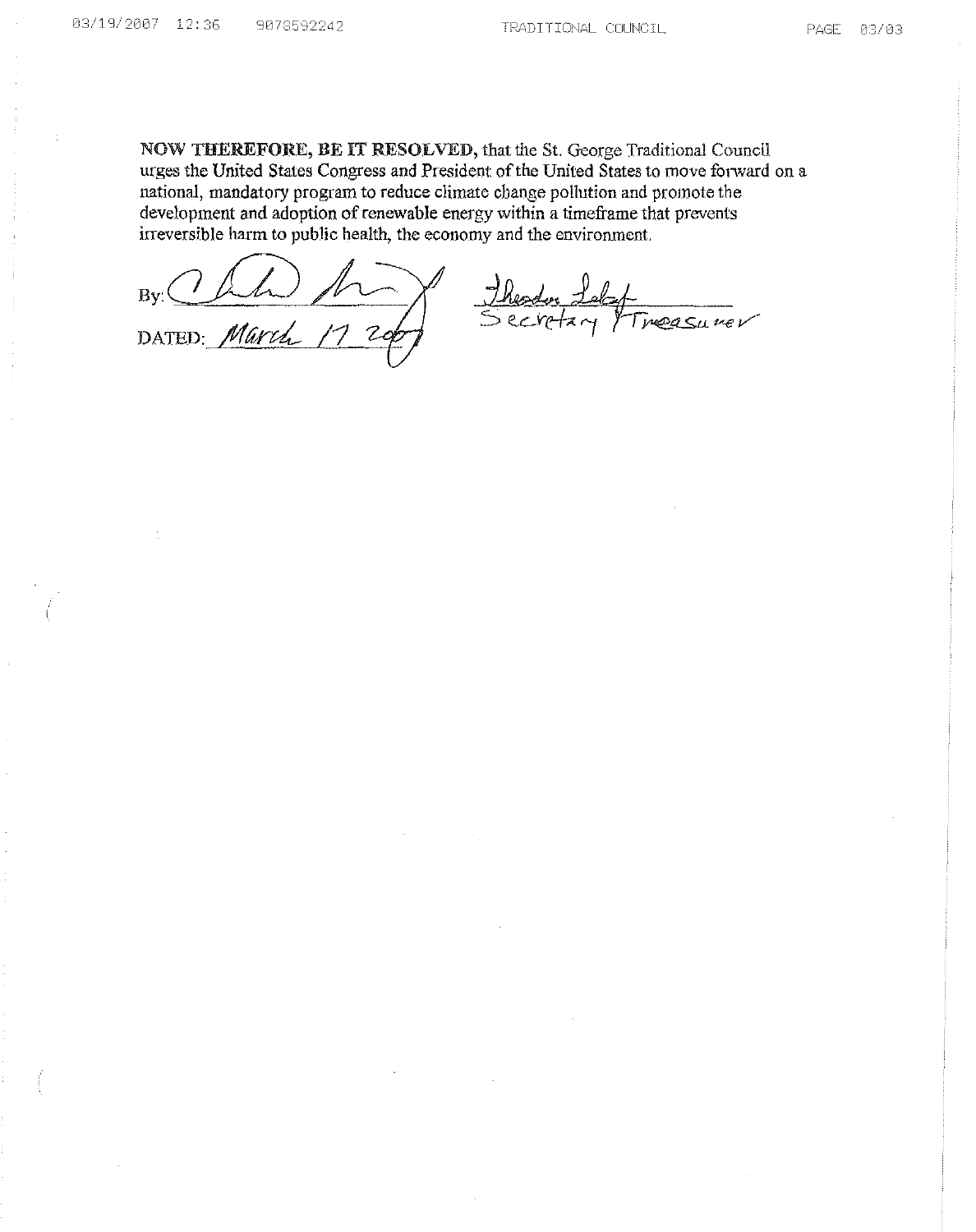:<br>::: iiillllll **III** 



Native Village of St. Michael P.U. Box 59050 - St. Michael, Alaska 99659 Phone: (907) 923-*2304/2405* Fax: (907) 923-2406

Resolution 06-06-\4

/\ RESOl.UTION REQUFSTlNUfllAT THE UNITED STATES CONGRESS AND THE PRESIDENT OF THE UNITED STATES MOVE FORWARD ON A NATIONAL, MANDATORY PROGRAM TO ADDRESS THE CLIMATE CHANGE PROBLEM.

WHEREAS. the Native Village of S1. Michael is a duly constituted Native American Tribe recognized by the Federal Government of the United States: and

WHEREAS, the Native Village of St. Michael Council is a duly elected governing body of the Tribe, authorized to act by and on behalf of its members; and

WHEREAS. scientific consensus has developed that carbon dioxide (C02) and other greenhouse gases released into the atmosphere have profound effect on the Earth's climate; and

WHEREAS. in 2001, at the request of the Administration, the Nation Academy of Sciences (NAS) reviewed and declared global warming a real problem caused in part by human activities; and

WIIFREAS, the 2001 Third Assessment Report from the International Panel on Climate Change (IPCC) and the 2000 U.S. Global Change Research Program's (USGCRP) First National Assessment indicate that global warming has begun: and

WHEREAS. the Alaska Natives are experiencing the global warming effects, melting permafrost, thawing glaciers, unpredictable weather, snow, and ice conditions make travel and traditional hunting and fishing practices more hazardous and endangers lives, and

NOW THEREFORE BE IT RESOLVED, the Tribe hereby requests the United States Congress and the President of the United States to move forward on a national, mandatory program to reduce climate change pollution and promote the development and adoption ofrenewable energy within a tirneframc that prevents irreversible harm to pu blic, health, the economy and the environment.

# **CERTIFICATION**

'tf> This resolution was passed this  $\cancel{5}$  day of June 2006 at an IRA Village Council Meeting by a vote of *(* $\Omega$  For *Against .Abstain Absent.* 

Susanna Norn 6/15/06 *IRA President Dale*

Elsiell. Cheepute 6/15/06 *IRA Secretary Date*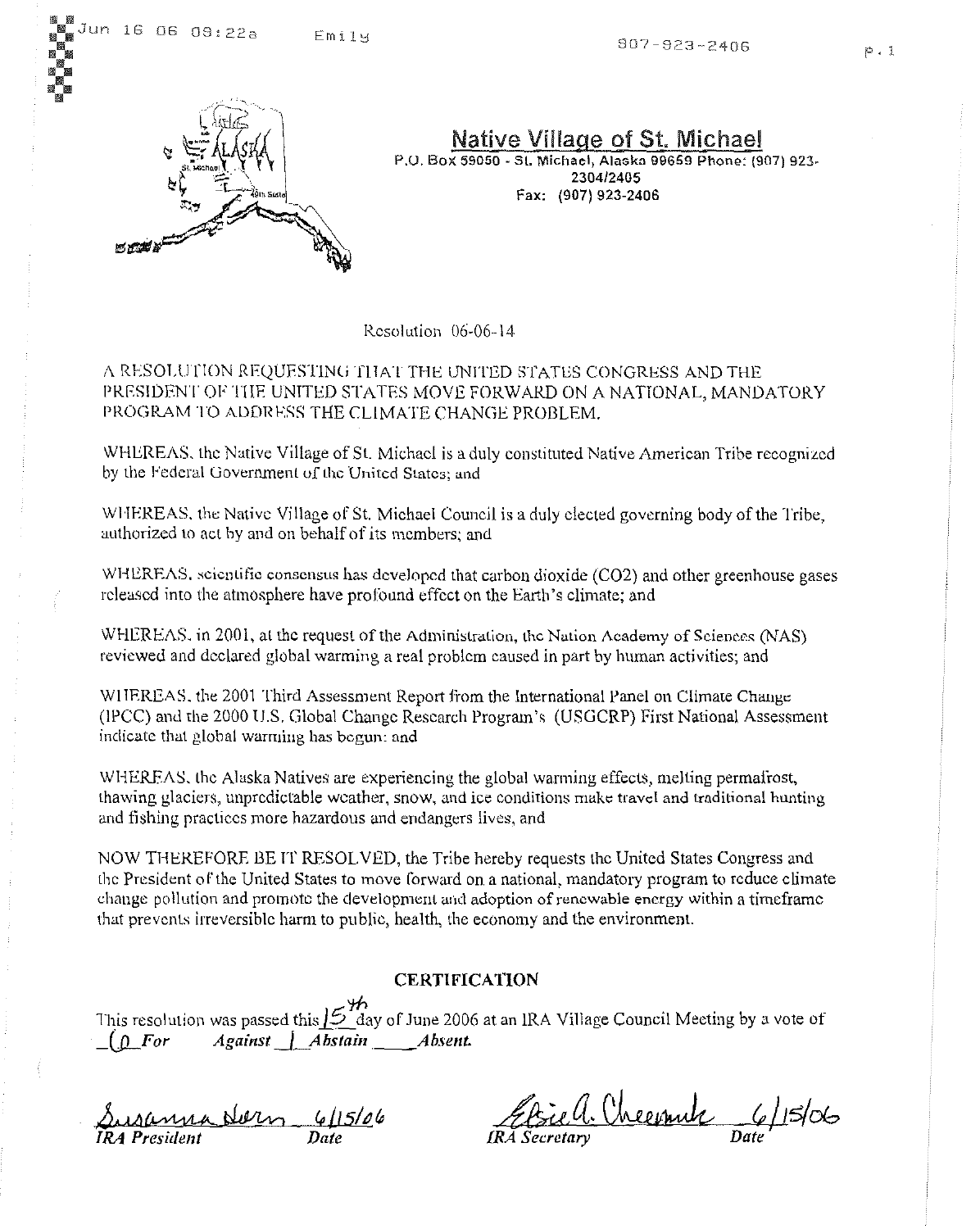# ORGANIZED VILLAGE OF SAXMAN Saxman I.R.A. Council 999901 Phone 907-247-2502 / Fax 907-247-2504

#### RESOLUTION #02-07-102

# URGING THE UNITED STATES CONGRESS AND PRESIDENT TO MOVE FORWARD ON A NATIONAL, MANDATORY PROGRAM TO REDUCE CLIMATE CHANGE POLLUTION AND PROMOTE THE DEVELOPMENT AND ADOPTION OF RENEWABLE ENERGY WITHIN A TIMEFRAM THAT PREVENTS IRREVERSIBLE HARM TO PUBLIC HEALTH, THE ECONOMY, AND THE ENVIRONMENT.

WHEREAS, The Organized Village of Saxman is a duly constituted Indian Tribe organized pursuant to the authority of the United States Congress by the Indian Reorganization Act, and such legislation of June 8, 1934; and

WHEREAS, the Saxman I.RA. Council is authorized by the Organized Village of Saxman Constitution and Bylaws approved on October 18, 1940 by the Secretary of Interior, and ratified on January 14, 1941, as the Organized Village of Saxman governing body; and

WHEREAS, the Organized Village of Saxman is the federally recognized tribe governed by the Saxman IRA Council, who has the authority to represent and act in all matters that concern the health, education, and welfare of the Native people who reside in the Village of Saxman; and

WHEREAS, the Organized Village of Saxman is a federally recognized Tribe with all powers and responsibilities inherent in a sovereign government; and

WHEREAS, scientific consensus has developed that carbon dioxide (C02) and other greenhouse gases released into the atmosphere have a profound effect on the Earth's climate; and

WHEREAS, in 2001, at the request of the Administration, the National Academy of Sciences (NAS) reviewed and declared global warming a real problem caused in part by human activities; and

WHEREAS, the 2001 Third Assessment Report from the International Panel on Climate Change (IPCC) and the 2000 U.S. Global Change Research Program's (USGCRP) First National Assessment indicate that global warming has begun; and

WHEREAS, 162 countries including the U.S. pledged under the United Nations Framework Convention on Climate Change to reduce its greenhouse gas emissions; and

WHEREAS, Alaska Natives have developed unique cultures based on the prevailing regional climate and climate change is likely to have significant impacts on the availability of subsistence food sources such as salmon, herring, whales, caribou, moose, seabirds and waterfowl, and will present serious challenges to subsistence ways of life in Alaska and other regions; and

WHEREAS, climate-related changes to the weather, food sources, and local landscapes undermine the social identity and cultural survival of Alaska Natives; and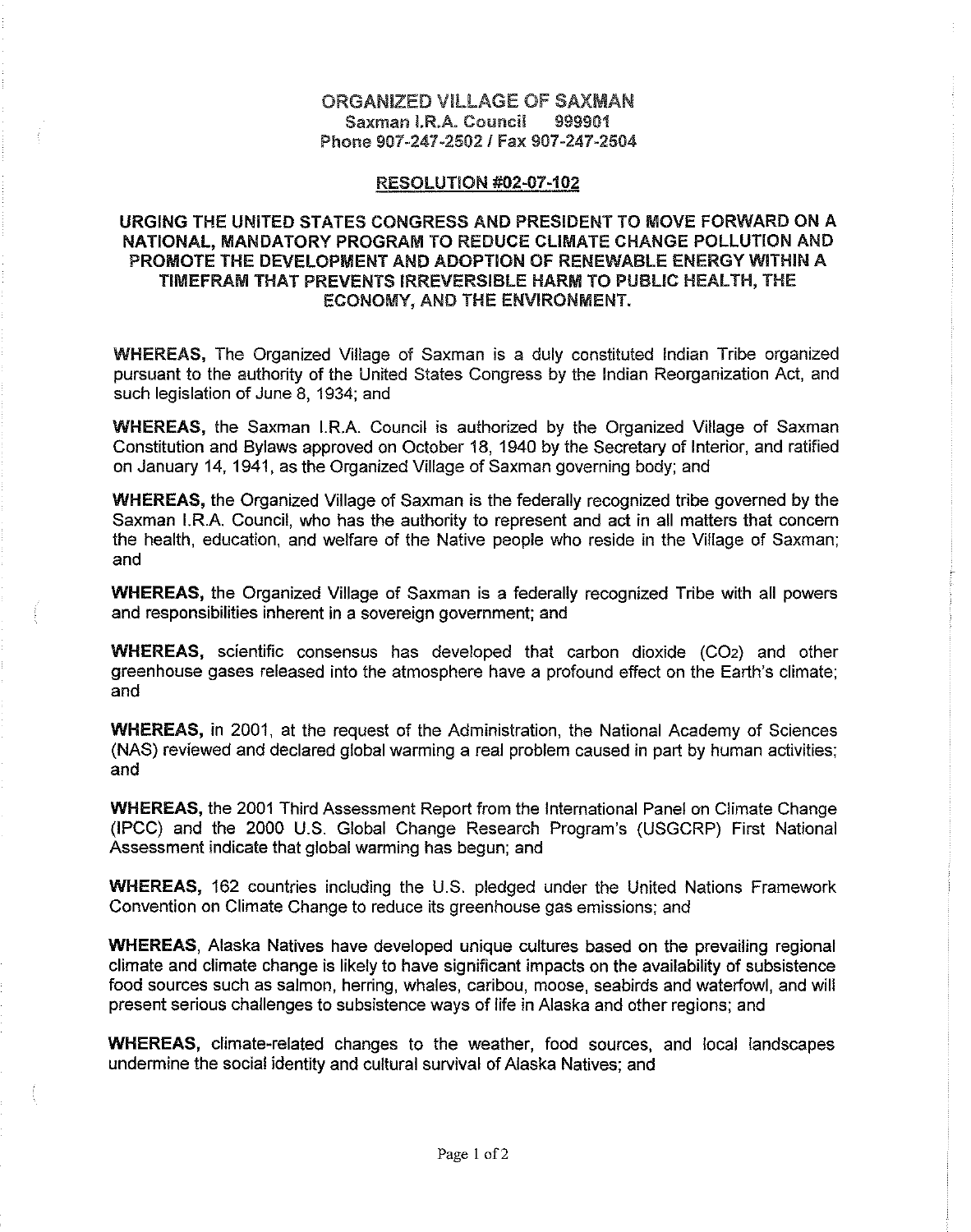WHEREAS, changes in climate will create new challenges for community health systems, rural infrastructure and economies; and

WHEREAS, unpredictable weather, snow, and ice conditions make travel and traditional hunting and fishing practices more hazardous and endangers lives; and

WHEREAS, actions taken to reduce greenhouse gas emissions and increase energy efficiency provide multiple local benefits by decreasing air pollution, creating jobs, reducing energy use, and saving money; and

NOW THEREFORE BE IT RESOLVED, that the Organized Village of Saxman urges the United States Congress and President of the United Stated to *move* forward on a national, mandatory program to reduce climate change pollution and promote the development and adoption of renewable energy within a timeframe that prevents irreversible harm to public health, the economy, and the environment.

# CERTIFICATION:

**PASSED** and **APPROVED** by a duly constituted quorum of the Saxman I.R.A. Council on the 15<sup>TH</sup> day of February, 2007 in Saxman, Alaska by a vote of 5 for, 0 against, 0 abstentions and \_1 absent.

e Wallace, Saxman **I.RA** Council President

Date:  $2/z//200$  $\overline{1}$ 

ATTESTED:

Sylvia Banie, Saxman I.R.A. Council Vice President

 $Z$ (-07 Date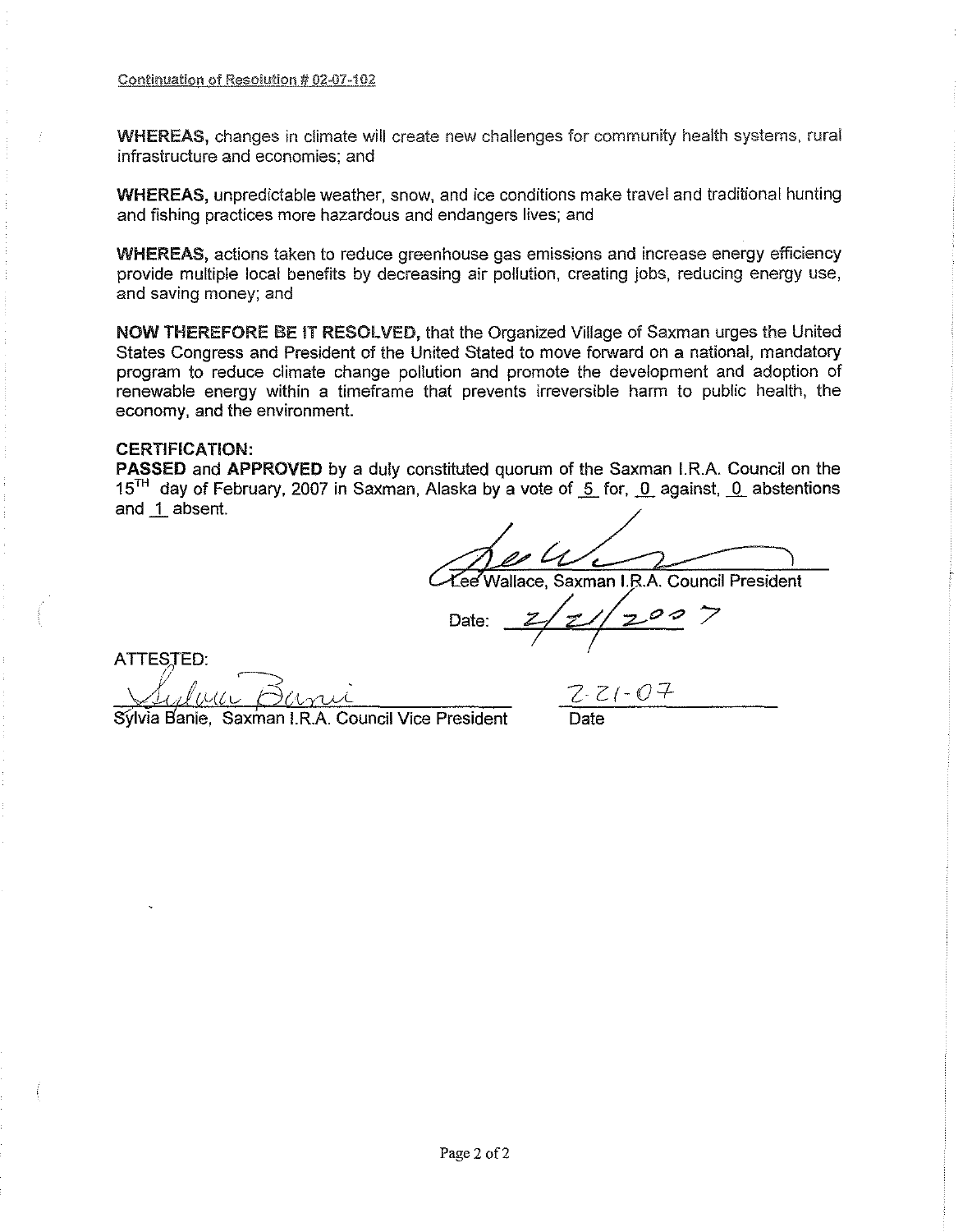# *Scammon Bay Traditional Council*

P.O. Box 110 Scammon Bay, AK 99662-0110 Phone: (907) 558-5425 Fax: (907) 558-5134 Email: scammonbay@starband.nct

#### $2007 - 02 - 14$ CLIMATE CHANGE RESOLUTION 07-

WHEREAS, the Scammon Bay Traditional Council, is a federally recognized Tribe with all powers and responsibilities inherent in a sovereign government; and

WHEREAS, scientific consensus has developed that carbon dioxide (C02) and other greenhouse gases released into the atmosphere have a profound effect on the Earth's climate; and

WHEREAS, in 2001, at the request of the Administration, the National Academy of Sciences (NAS) reviewed and declared global warming a real problem caused in part by human activities; and

WHEREAS, the 2001 Third Assessment Report from the International-Panel on Climate Change (IPCC) and the 2000 U.S. Global Change Research Program's (USGCRP) First National Assessment indicate that global warming has begun; and

WHEREAS, 162 countries including the U.S. pledged under the United Nations Framework Convention on Climate Change to reduce its greenhouse gas emissions; and

WHEREAS, Alaska Natives have developed unique cultures based on the prevailing regional climate and climate change is likely to have significant impacts on the availability of subsistence food sources such as salmon, herring, whales, caribou, moose, seabirds and waterfowl, and will present serious challenges to subsistence ways of life in Alaska and other regions; and '

WHEREAS, climate-related changes to the weather, food sources, and local landscapes undermine the social identity and cultural survival of Alaska Natives; and

WHEREAS, changes in climate will create new challenges for community health systems, rural infrastructure and economies; and

WHEREAS, unpredictable weather, snow, and ice conditions make travel and traditional hunting and fishing practices more hazardous and endangers lives; and

WHEREAS, actions taken to reduce greenhouse gas emissions and increase energy efficiency provide multiple local benefits by decreasing air pollution, creating jobs, reducing energy use, and saving money; and :

. ! NOW THEREFORE BE IT RESOLVED, that the Scammon Bay Traditional Council urges the United States Congress and President of the United States to move forward on a ,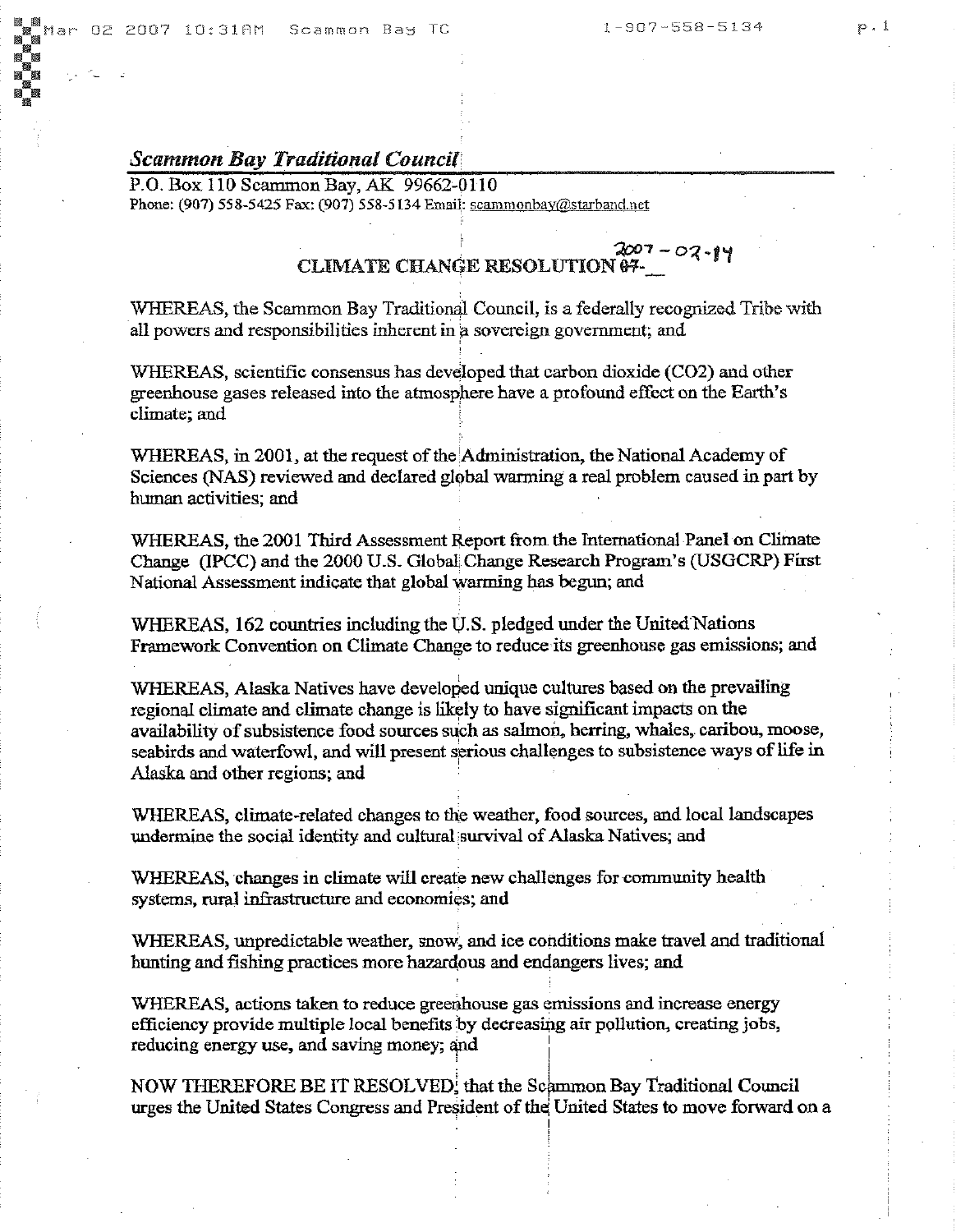national, mandatory program to reduce climate change pollution and promote the development and adoption of renewable energy within a timeframe that prevents irreversible harm to public health, the economy and the environment.

By: <u> Dunda Jamel</u> Scammon Bay Traditional Council President DATED:  $F_{\text{obs}}$  20, 2007 1 Paul 8 - Kangel St. Attest: Secretary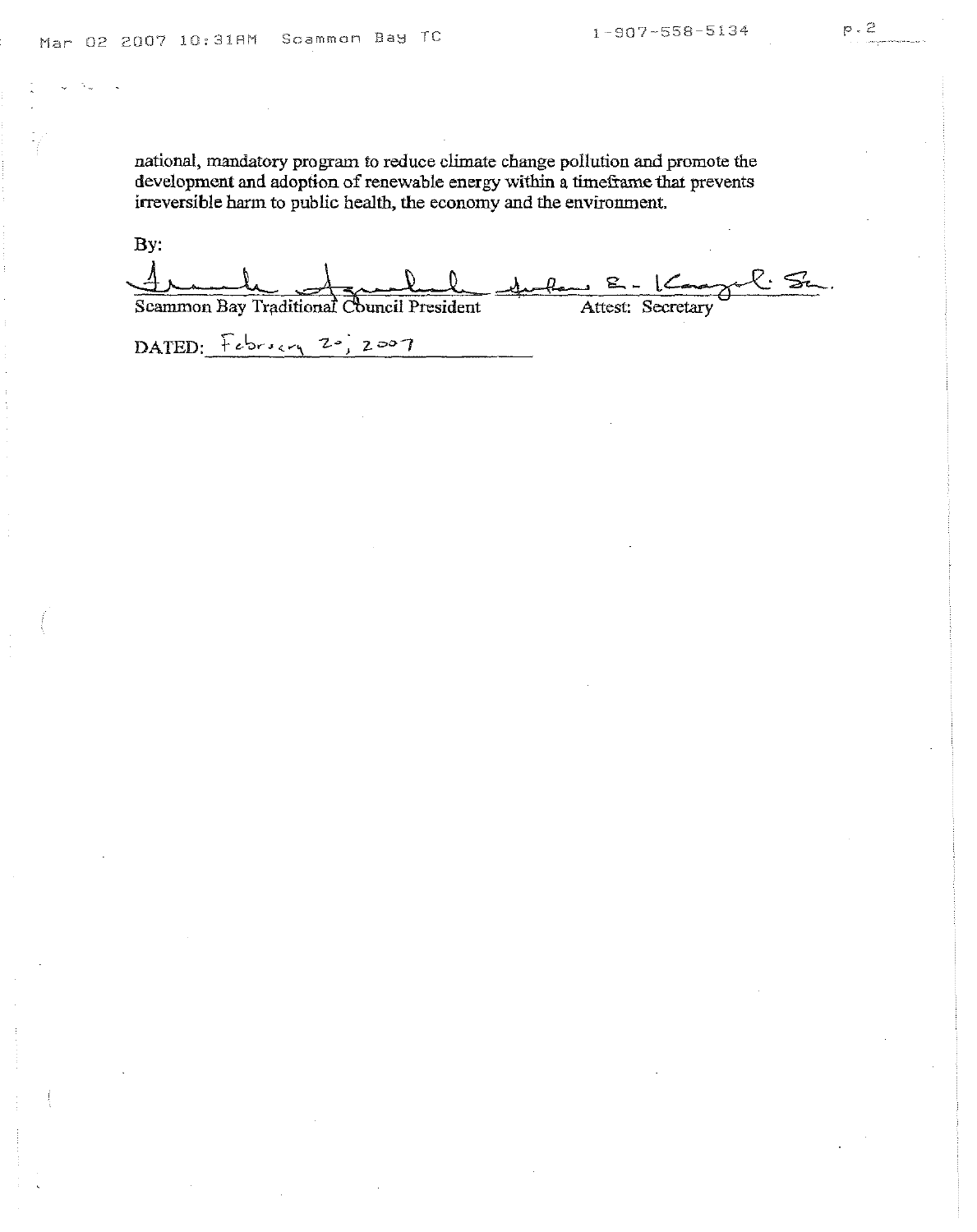

07-04 Climate Change Resolution

WHEREAS, the Native Village of Shaktoolik is an Alaskan Native Village organized as an Alaskan Native/American Indian Organization Act of 1934 as amended in 1936 for Alaska; and

WHEREAS, the Native Village of Shaktoolik is the elected governing body of the Alaska Native/American Indian People of the Native Village of Shaktoolik; and

WHEREAS, scientific consensus has developed that carbon dioxide (C02) and other greenhouse gases released into the atmosphere have a profound effect on the Earths climate; and .

WHEREAS, in 2001, at the request of the Administration, the National Academy of Sciences (NAS) reviewed and declared global warming a real problem caused in part by human activities; and

WHEREAS; the 2001 Third Assessment Report from the International Panel on Climate Change (IPCe) and the 2000 U.S\_ Global Change Research Programs (USGCRP) First National Assessment indicate that global warming has begun; and

WHEREAS, 162 countries including the U.S. pledged under the United Nations Framework Convention on Climate Change to reduce its greenhouse gas emissions; and

WHEREAS, Alaska Natives have developed unique cultures based on the prevailing regional climate and climate change is likely to have significant impacts on the availability of subsistence food sources such as salmon, herring, whales, caribou, moose, seabirds and waterfowl, and will present serious challenges to subsistence ways of life in Alaska and other regions; and

WHEREAS, climate-related changes to the weather, food sources, and local landscapes undermine the social identity and cultural survival of Alaska Natives; and

WHEREAS, changes in climate will create new challenges for community health systems, moral infrastructure and economies; and the Native Village of Shaktoolik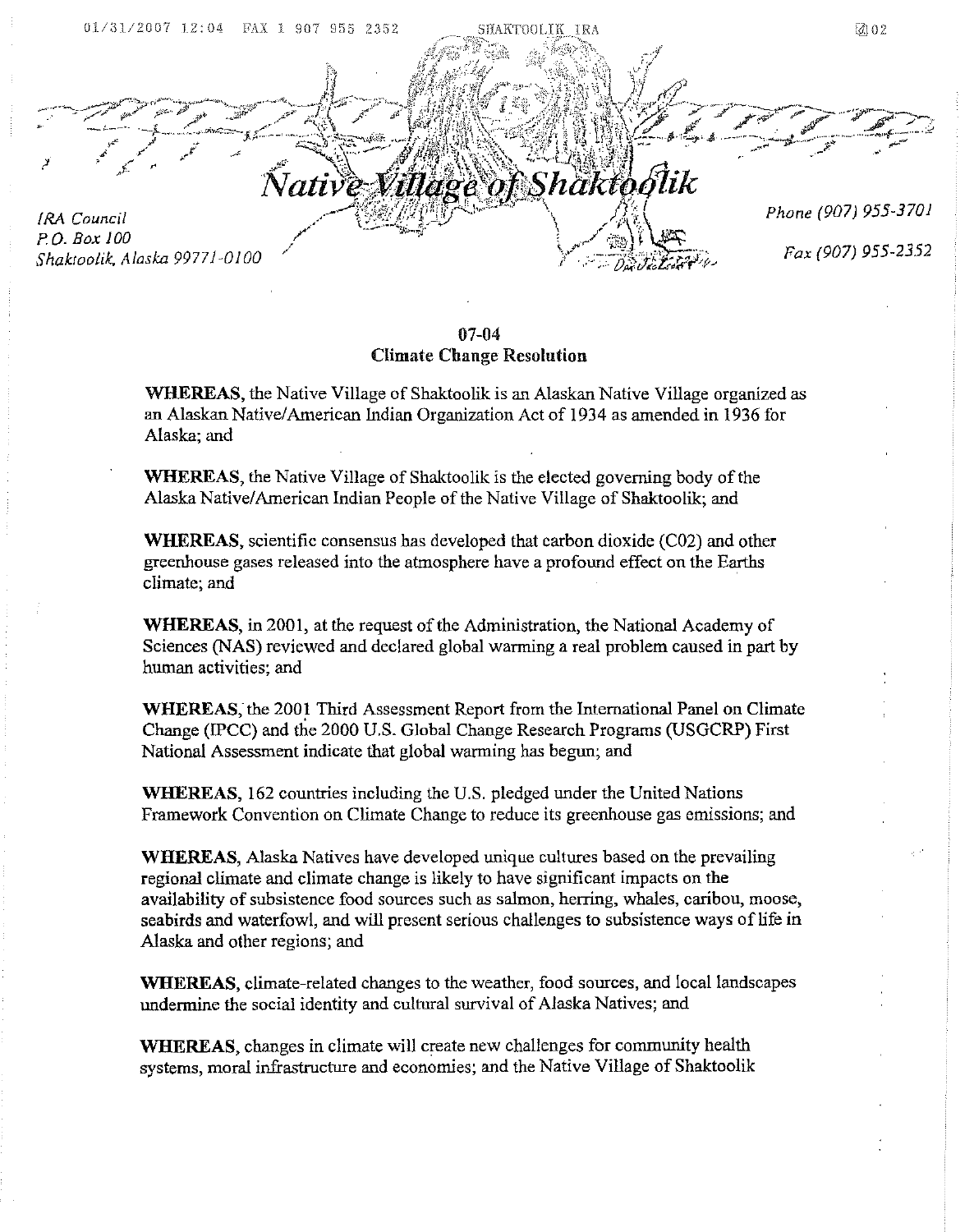WHEREAS, unpredictable weather, snow, and ice conditions make travel and traditional hunting and fishing practices more hazardous and endangers lives; and

WHEREAS, actions taken to reduce greenhouse gas emissions and increase energy efficiency provide multiple local benefits by decreasing air pollution, creating jobs, reducing energy use, and saving money; and

NOW THEREFORE, BE IT RESOLVED, that the Native Village of Shaktoolik urges the United States Congress and President of the United States to move forward on a national, mandatory program to reduce climate change pollution and promote the development and adoption of renewable energy within a timeframe that prevents irreversible harm to public health, the economy and the environment.

#### Certification

We, the undersigned members of the Native Village of Shaktoolik IRA Council do hereby certify that the Native Village of Shaktoolik IRA Council is composed of 7 members, of whom  $\frac{05}{1}$  voted on this  $3^{15+}$  day of Johuary, 2007, and the foregoing resolution was adopted by a vote of  $\circ$  5 members.

 $Yes. 65$  No 0 Abstain 6 Absent 2

Simon L. Behoolthg. VP

Vice President

Karene Sagoonick

Karlene Sagoonick Alternate Tribal Coordinator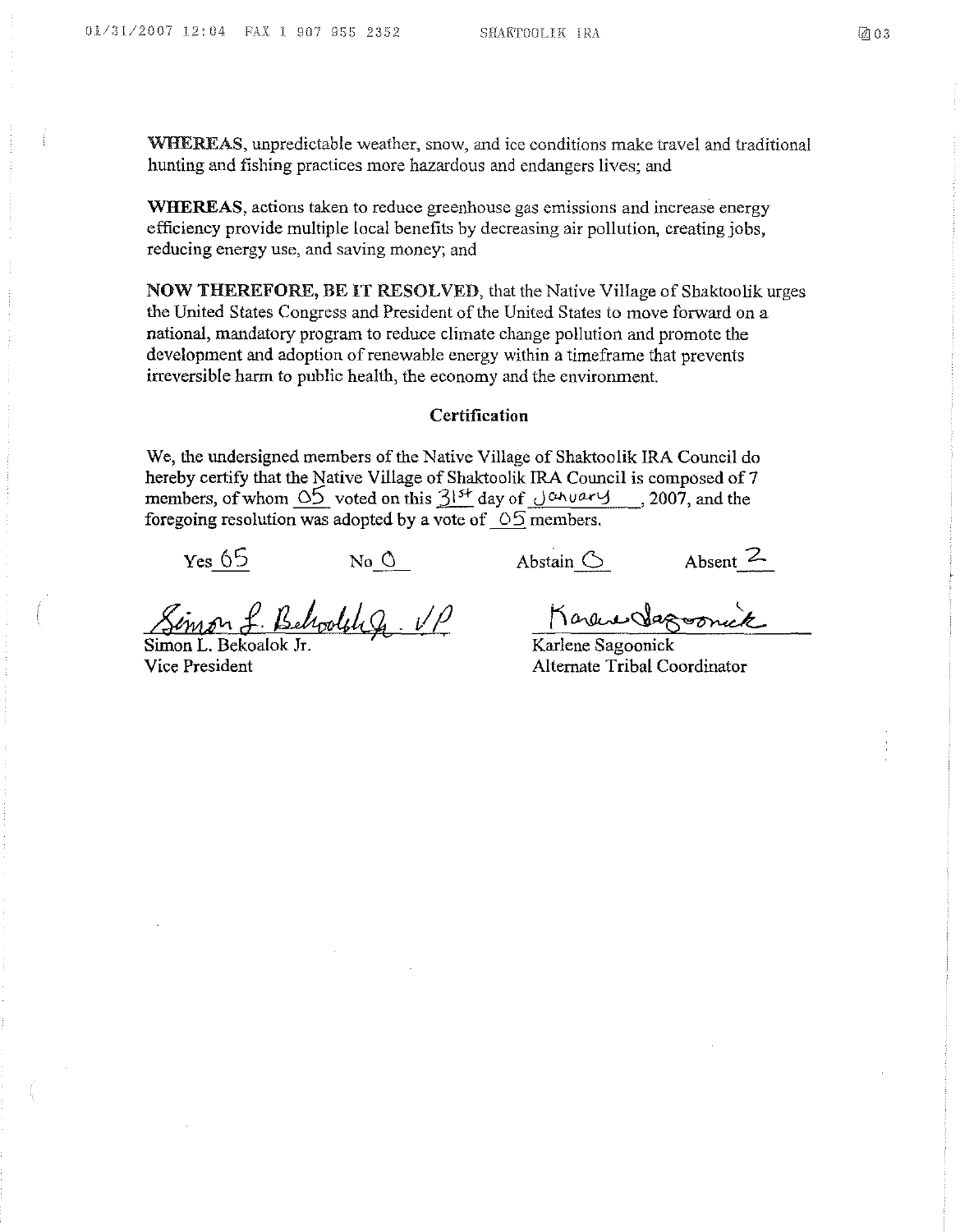Sitka Tribe of Alaska 456 Katlian Street Sitka, Alaska 99835

> 907-747-3207 Fax: 907-747-4915

Tribal Resolution 2006-90

# Resolution Requesting State and Federal Action Against Global Climate Change

- WHEREAS, the Sitka Tribe of Alaska is the federally recognized tribal government for more than 3,950 enrolled tribal citizens in Sitka, Alaska organized under the Indian Reorganization Act of 1934 as amended; and
- WHEREAS, the Sitka Tribe of Alaska is responsible for the health, safety, welfare and cultural preservation of its tribal citizens and their use of the Sitka Tribe's traditional territory; and
- WHEREAS, the Sitka Tribe of Alaska's traditional territory reflects the lands and waters historically and presently the stewardship responsibility of the Sheet'ka Kwaan and as such are composed of the western side of Baranof Island, the greater reaches of Peril Strait, southwestern portions of Chichagof Island and the myriad of islands as well as the waters between these locations; and
- WHEREAS, scientific consensus has determined that carbon dioxide (C02) and other greenhouse gases released into the atmosphere have a profound effect on the Earth's climate; and
- WHEREAS, in 2001, at the request of the Administration, the National Academy of Sciences (NAS) reviewed and declared global warming a real problem caused by human activities; and
- WHEREAS, over the past 40 years, annual temperatures in Alaska have increased 4-3°F and winter temperatures have warmed 8-1O°F and overthe next 100 years, under a moderate emissions scenario, annual average temperatures are projected to rise 5-9°F over land and up to 13°F over the oceans; and
- WHEREAS, Alaska glaciers are retreating at a rapid pace, with the Mendenhall Glacier losing 656 feet in 2004 and could come out of Mendenhall lake in a few years or less; and
- WHEREAS, reduced spring snow pack in the Southeast Alaska is leading to widespread die-off of yellow cedar in the region; and
- WHEREAS, warming permafrost throughout most of Alaska is undermining Alaska's roads and utility infrastructure, pipelines, buildings, and affecting the availability of groundwater and surface water, and contributing to increased erosion along coasts and rivers; and

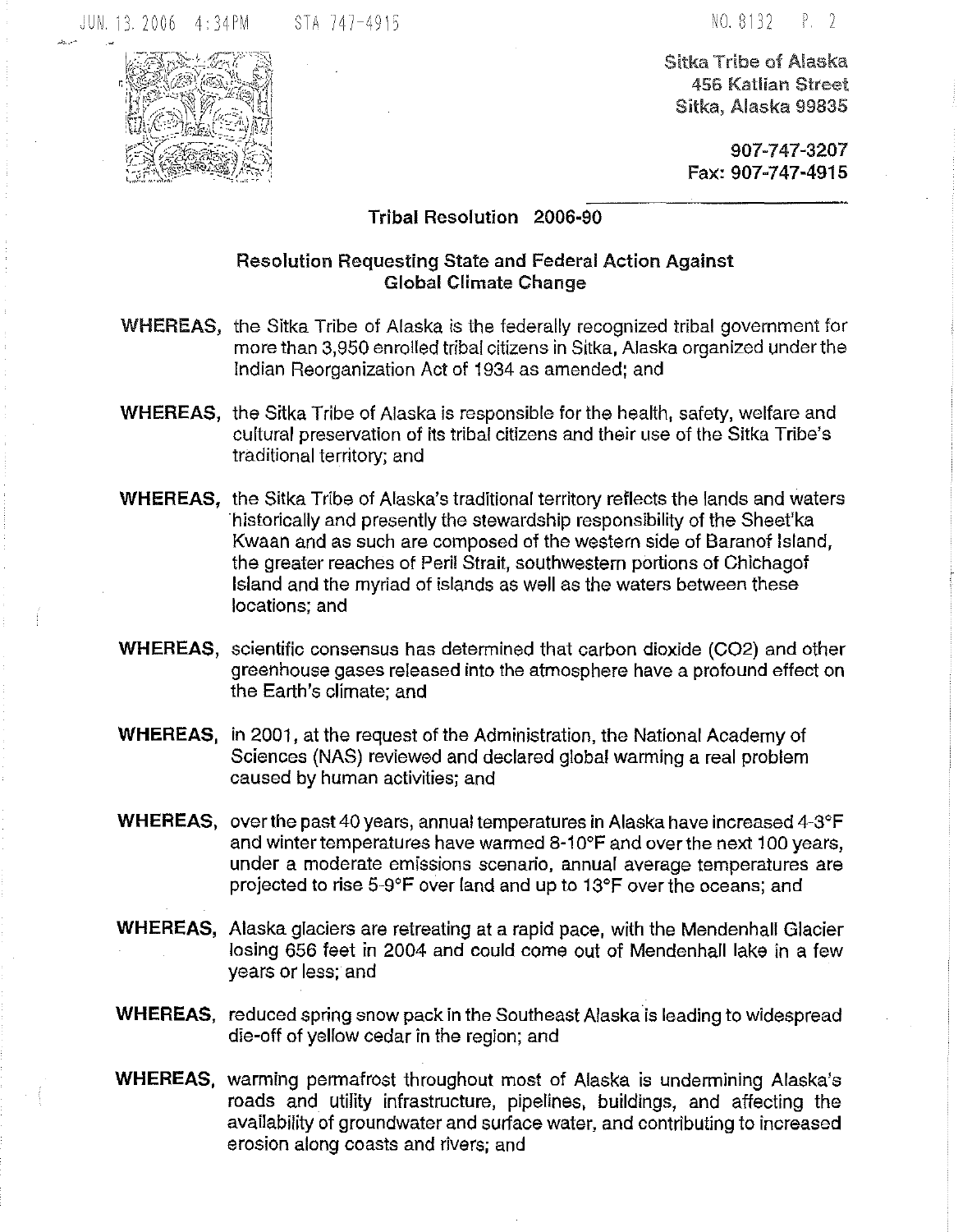- WHEREAS, climate c, ange could lead to a sea level rise  $\alpha$  , J to three feet per century, or faster and flooding many coastal areas around Alaska; and
- WHEREAS, the once vast expanse of summer Arctic sea ice may disappear by the end of the century, endangering polar bears, walrus, seals, and other marine species; and
- WHEREAS, climate-related changes to the weather, food sources, and local landscapes undermine the social identity and cultural survival of Alaska Natives; and
- WHEREAS, Alaska wildlife will be affected by changing habitat, insect populations, snow and ice cover, and unpredictable weather related to climate change; and
- WHEREAS, climate change poses a serious long term threat to the economy of Alaska, including costs to repair infrastructure, relocate villages, fight forest fires, and address new public health threats and affect Alaska commercial fisheries, oil and gas development, tourism and timber harvesting; and
- WHEREAS, actions taken to reduce greenhouse gas emissions and increase energy efficiency provide multiple local benefits by decreasing air pollution, creating jobs, reducing energy use, and saving money; and

NOW THEREFORE BE IT RESOLVED, that Tribal Council of the Sitka Tribe of Alaska recognizes that we have a local responsibility to undertake efforts to reduce greenhouse gas pollution; and

BE IT FURTHER RESOLVED, that the Tribal Council of the Sitka Tribe of Alaska urges the Alaska State Legislature, United States Congress and President of the United States to move forward on a state and national level mandatory program to reduce climate change pollution and promote the development and adoption of renewable energy within a timeframe that prevents irreversible harm to publlc health, the economy and the environment.

#### **CERTIFICATION**

The foregoing resolution was adopted at a duly called and convened meeting of the Tribal Council of the Sitka Tribe of Alaska held on May, 2006 at which a quorum was present by a vote of 7 IN FAVOR, 0 AGAINST, 0 ABSTAIN, 2 ABSENT.

is rever

Sitka Tribe of Alaska - Tribal Chairman

Attest Tribe of Alaska 3itka' **Secretary**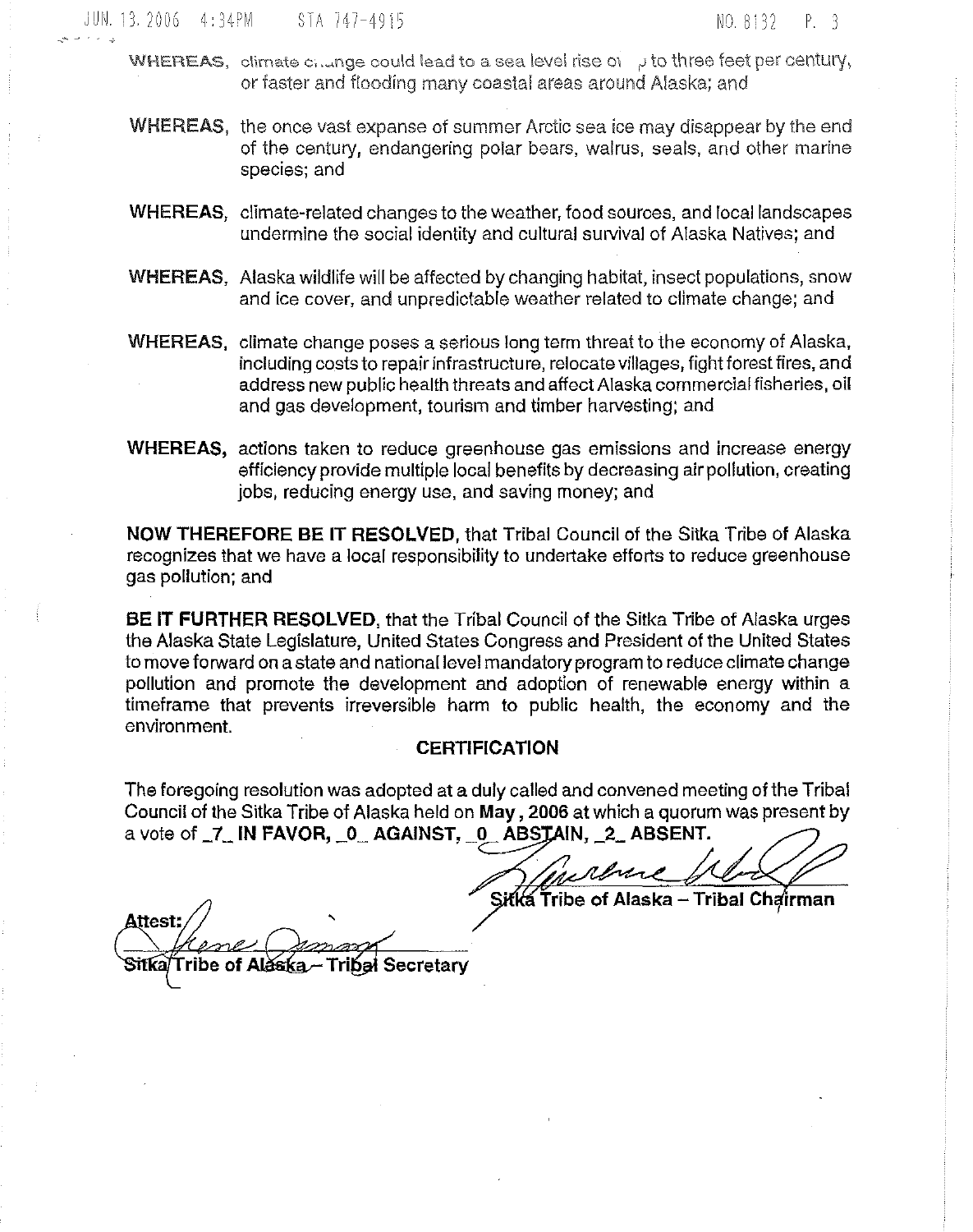# SLEETMUTE TRADITIONAL COUNCIL

r.o, Box: 109, Sleetmute, AK-99668; Ph: 907-449-4205; Fax: 907-449-4203 Email: stcadmin@etarband.net

#### CLIMATE CHANGE RESOLUTION # 07-01

WHEREAS: The Sleetmute Traditional Council is a federally recognized Tribe with all powers and responsibilities inherent in a sovereign government; and

- WHEREAS: scientific consensus had developed that carbon dioxide (C02) and other greenhouse gases released into the atmosphere have a profound effect on the Earth's climate; and
- WHEREAS: in 2001, at the request of the Administration, the national Academy of Sciences (NAS) reviewed and declared global warming a real problem caused in part by human activities; and
- WHEREAS: The 2001 Third Assessment Report fromthe International Panel on Climate Changes (IPCC) and the 2000 U.S. Global Change Research Program's (USGCRP) First National Assessment indicate that global warming has begun; and
- WHEREAS: 162 countries including U.S pledged under the United Nations Framework Convention on Climate Change to reduce its greenhouse gas emissions; and
- WHEREAS: Alaska Natives have developed unique cultures based on the prevailing regional climate and climate change is likely to have significant impacts on the availability of subsistence food sources such as salmon, herring, whales, caribou, moose, seabirds, and waterfowl, and will present serious challenges to subsistence ways of life in Alaska and other regions; and
- WHEREAS: climate related changes to the weather, food sources, and local landscapes undermine the social identity and culture survival of Alaska Natives; and

WHEREAS; changes in climate will create new challenges for community health systems, rural infrastructure and economies; and

- WHEREAS; unpredictable weather, snow, and ice conditions make travel and traditional hunting and fishing practices more hazardous and endangers lives; and
- WHEREAS: actions taken to reduce greenhouse gas emissions and increase energy efficiency provide multiple local benefits by decreasing air pollution, creating jobs, reducing energy use, and saving money; and

NOW THEREFORE, BE ITRESOLVED, that the Sleetmute Traditional Council urges the United States Congress and President of the United States to move forward on a national, mandatory program to reduce climate change pollution and promote the development and adoption ofrenewable energy within a timeframe that prevents irreversible harm to public health, the economy and the environment.

 $RY:\bigcup \mathcal{L}\cup \bigcup \mathcal{L}$  metric  $\mathcal{L}$  DATED: 2-15-07 Tribal Council President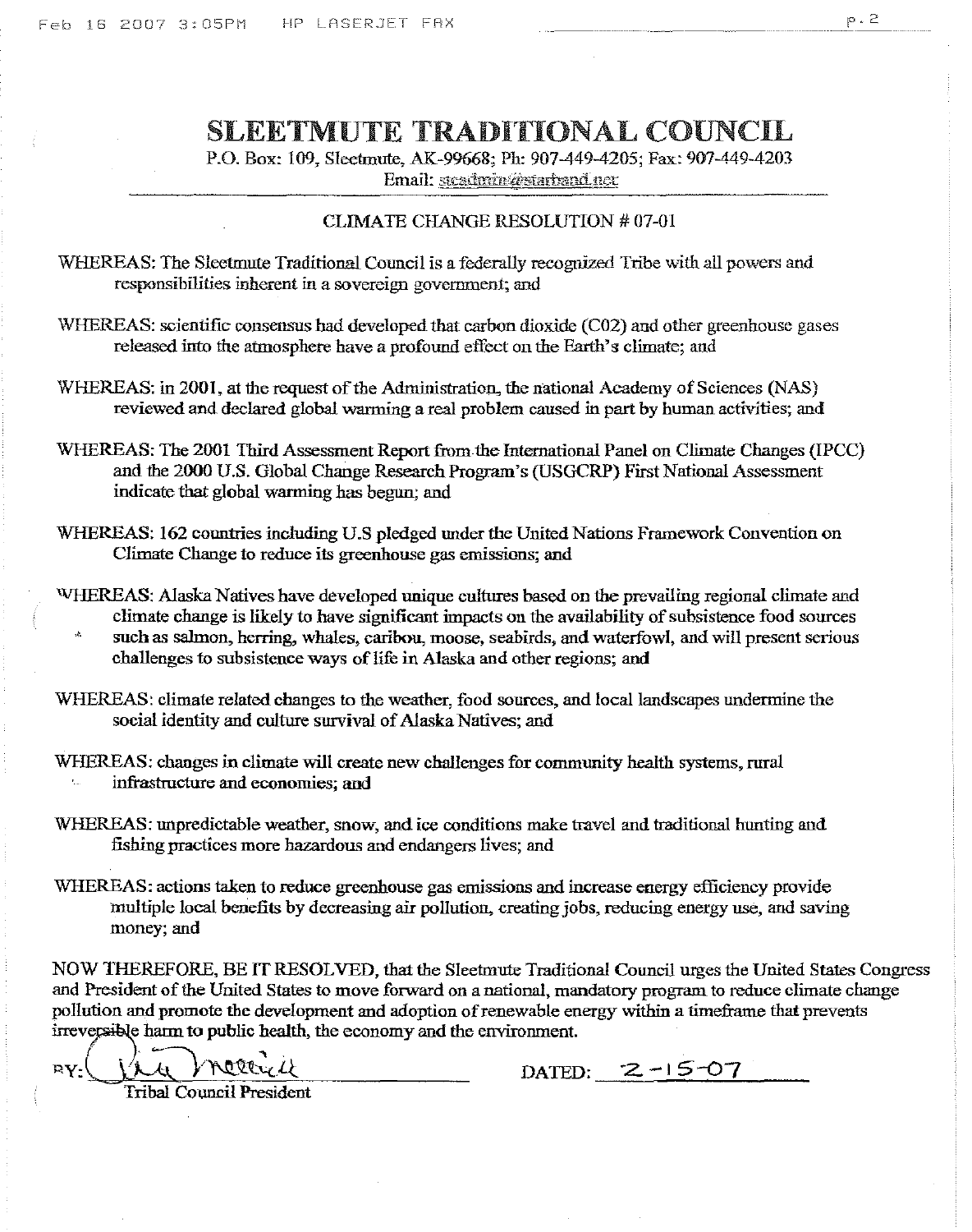

CENTRAL COUNCIL tlingit ano haioa inoian tribes of alaska ANDREW P, HOPE BUILDING 320 West Willoughby Avenue • Suite 300 Juneau, Alaska 99801-1726

**Indian Tribes of Alask\$.**

Executive Council of the Central Council TLINGIT AND HAIDA INDIAN TRIBES OF ALASKA

Resolution EC/07-07

**Title:** Climate Change Resolution

WHEREAS, Central Council of Tlingit and Haida Indian Tribes of Alaska (Central Council) is a federally recognized tribe of more than 26,000 tribal citizens; and

WHEREAS, scientific consensus has developed that carbon dioxide (C02) and other greenhouse gases released into the atmosphere have a profound effect on the Earth's climate; and

WHEREAS, in 2001, at the request of the Administration, the National Academy of Sciences (NAS) reviewed and declared global warming a real problem caused in part by human activities; and

WHEREAS, the 2001 Third Assessment Report from the International Panel on Climate Change (lPCC) and the 2000 U,S, Global Change Research Program's (USGCRP) First National Assessment indicate that global warming has begun; and

WHEREAS, 162 countries including the U,S, pledged under the United Nations Framework Convention on Climate Change to reduce its greenhouse gas emissions; and

WHEREAS, Alaska Natives have developed unique cultures based on the prevailing regional climate and climate change is likely to have significant impacts on the availability of subsistence food sources such as salmon, herring, whales, caribous, moose seabirds and waterfowl, and will present serious challenges to subsistence ways of life in Alaska and other regions; and

WHEREAS, climate-related changes to the weather, food sources, and local landscapes undermine the social identity and cultural survival of Alaska Natives; and

WHEREAS, changes in climate will create new challenges for community health systems, rural infrastructure and economies; and

WHEREAS, unpredictable weather, snow, and ice conditions make travel and traditional hunting and fishing practices more hazardous and endangers lives; and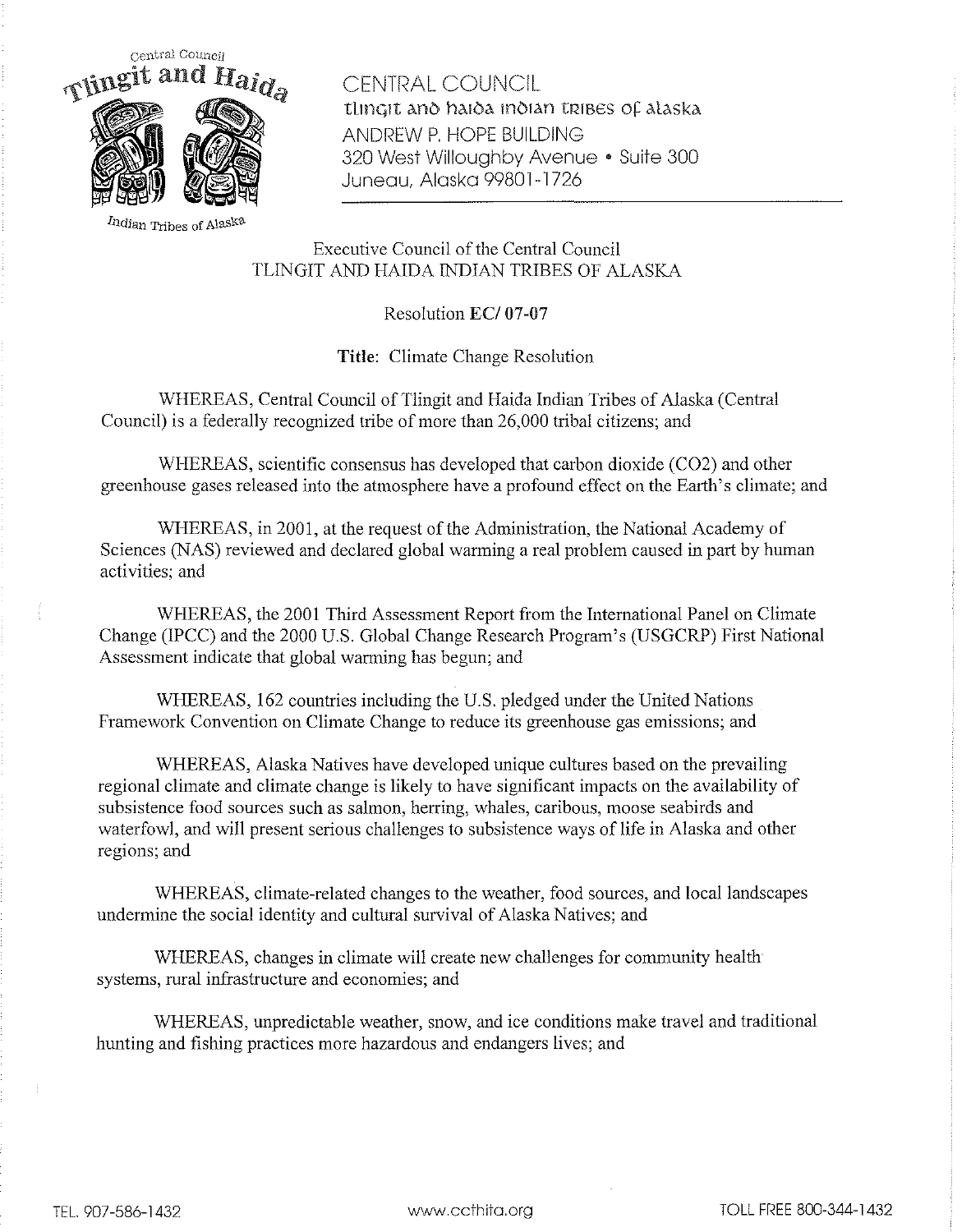WHEREAS, actions taken to reduce greenhouse gas emissions and increase energy efficiency provide multiple local benefits by decreasing air pollution, creating jobs, reducing energy use, and saving money; and

NOW THEREFORE BE IT RESOLVED, that the Executive Council urges the United States Congress and President of the United States to move forward on a national, mandatory program to reduce climate change pollution and promote the development and adoption of renewable energy within a timeframe that prevents irreversible harm to public health, the economy and the environment.

ADOPTED this 6th day of February 2007, by the Executive Council of the Central Council of Tlingit and Haida Indian Tribes of Alaska, by a vote of 6 yeas, 0 nays, 0 abstentions and 0 absence(s).

**CERTIFY**

President Edward K. Thomas

**ATTEST**

Tribal Secretary William E. Martin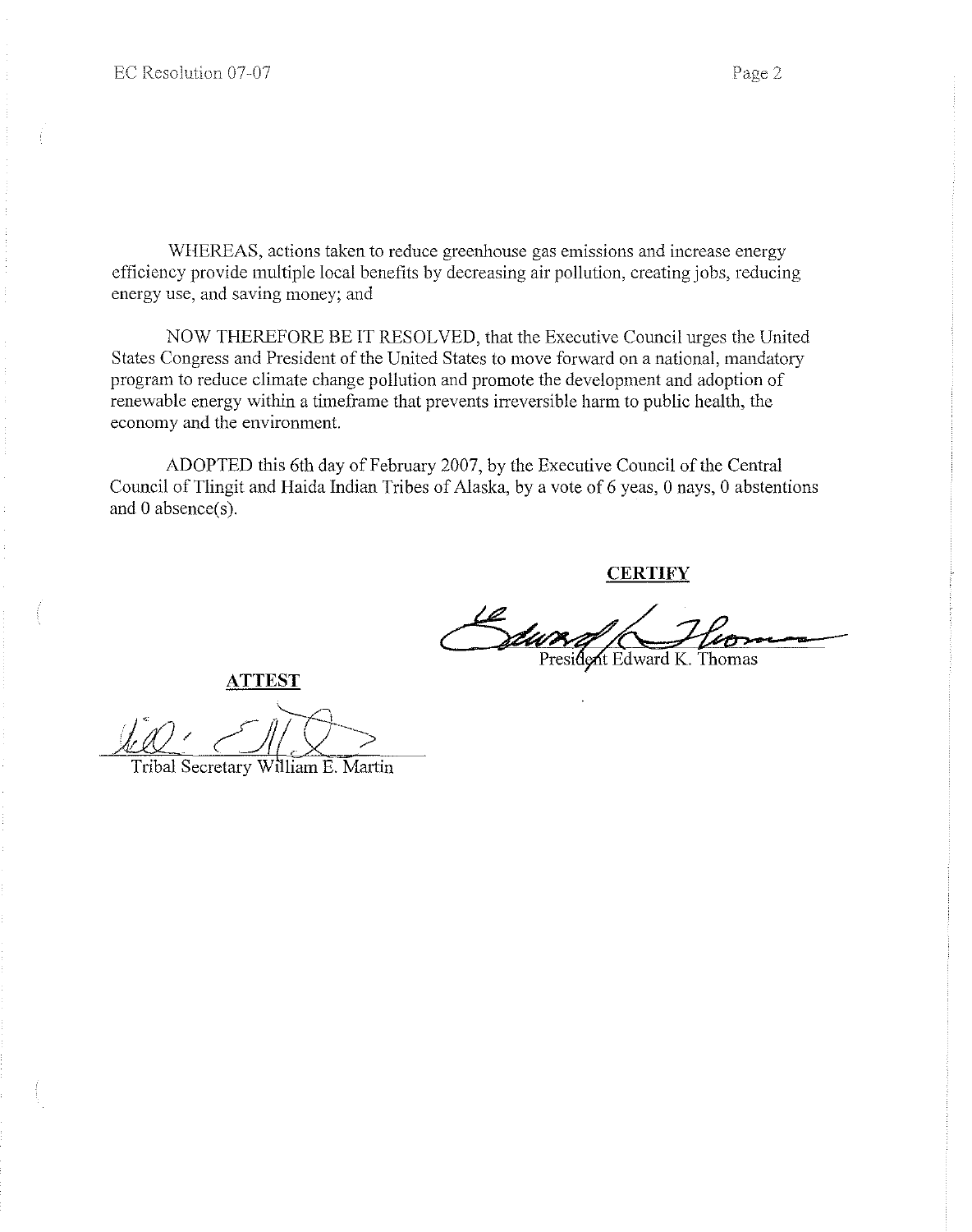#### TULUKSAK NATIVE COMMUNITY PO. Box 95 Tuluksak, Alaska 99679-0095 Tel: (907)695-6420 Fax: (907)695-6932

#### RESOLUTION 06-06-18

#### GLOBAL WARMING/CLIMATE CHANGE

WHEREAS, the Tuluksak Native Community, is a federally recognized Tribe with all powers and responsibilities inherent in a sovereign government; and

WHEREAS, scientific consensus has developed that carbon dioxide (CO2) and other greenhouse gases released into the atmosphere have a profound effect on the Earth's climate; and

WHEREAS, in 2001, at the request of the Administration, the National Academy of Sciences (NAS) reviewed and declared global warming a real problem caused in part by human activities; and

WHEREAS, the 2001 Third Assessment Report from the International Panel on Climate Change (IPCC) and the 2000 U.S. Global Change Research Program's (USGCRP) First National Assessment indicate that global warming has beguo; and

WHEREAS, 162 countries including the U.S. pledged under the United Nations Framework Convention on Climate Change to reduce its greenhouse gas emissions; and

WHEREAS, Alaska Natives have developed unique cultures based on the prevailing regional climate and climate change is likely to have significant impacts on the availability of subsistence food sources such as salmon, herring, whales, caribou, moose, seabirds, and waterfowl, and will present serious challenges to subsistence ways of life in Alaska and other regions; and

WHEREAS, climate-related changes to the weather, food sources, and local landscapes undermine the social identity and cultural survival of Alaska Natives; and

WHEREAS, changes in climate will create new challenges for community health systems, rural infrastructure and economies; **and**

WHEREAS, unpredictable weather, snow, and ice conditions make travel and traditional hunting and fishing practices more hazardous and endangers livers; and

**WHEREAS,** actions taken to reduce greenhouse gas emissions and increase energy efficiency provide multiple local benefits by decreasing air pollution, creatingjobs, reducing energy use, and saving money.

NOW THEREFORE, BE IT RESOLVED THAT, the Tuluksak Native Community, IRA Council urges the United States Congress and the President of the United States to move forward on a national, mandatory program to reduce climate change pollution and promote the development and adoption ofrenewable energy within a timeframe that prevents irreversible harm to public health, the economy and the environment

#### CERTIFICATION

I hereby certify that tbe above Resolution was adopted and approved by the Nalive Village of Tuluksak at a Special meeting of the Tuluksak IRA Council on the *16<sup>14</sup>* day of  $\int_{\mathcal{U}} f_{\mathcal{U}} f_{\mathcal{U}}$ , 2006, held at Tuluksak, Alaska at which a quorum was established, by a vote of  $f$  "FOR", $a$ ... "AGAINST", and  $f$ "ABSENTIONS". **I-** Excused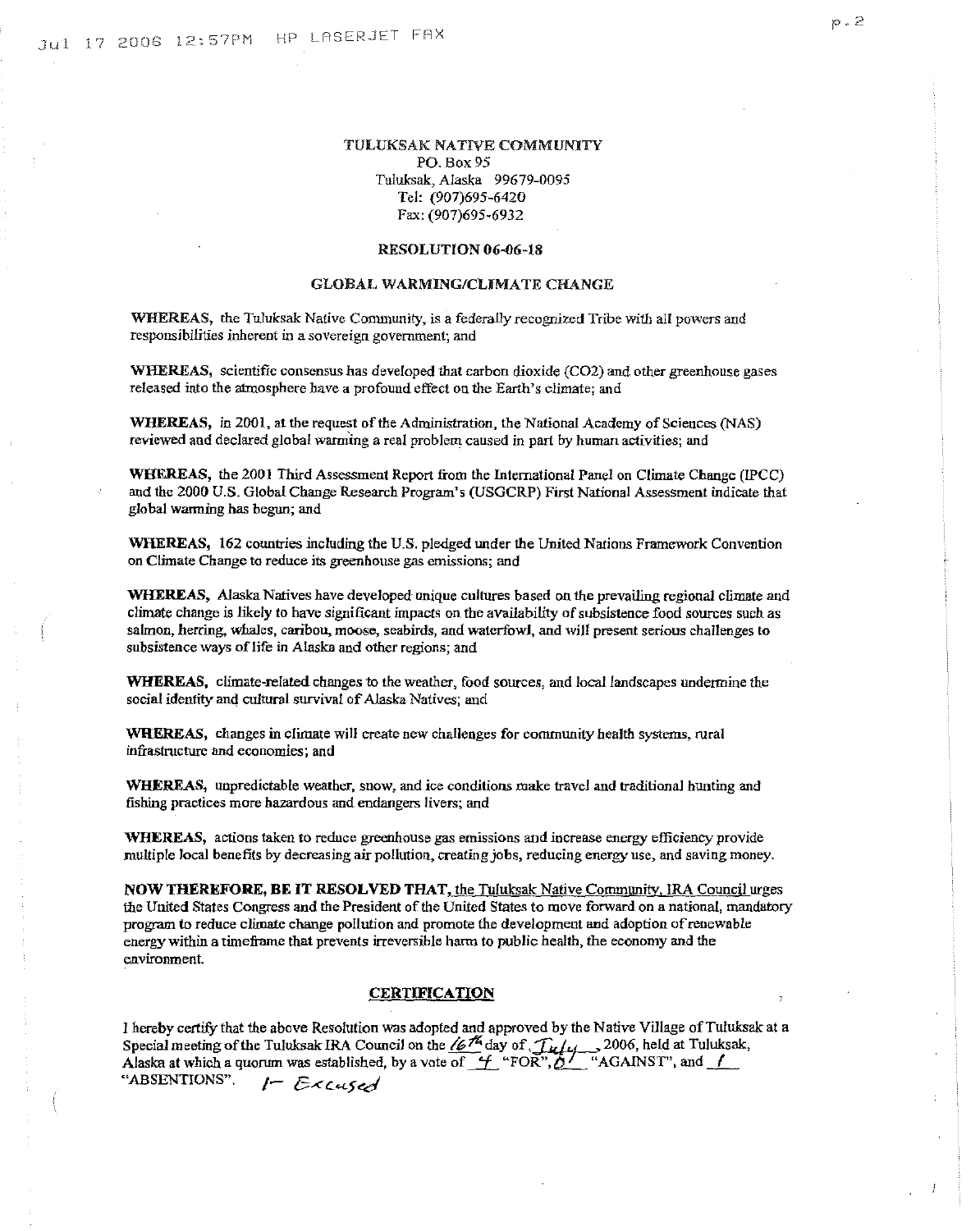**Moses K.** Peter, **President** Tuluksak Native Community

ATTEST: Trah Caley Sr.

Noah C. Alexie, Sr., Secfetary Tuluksak Native Community

Date:

Date:  $07 - 16 - 06$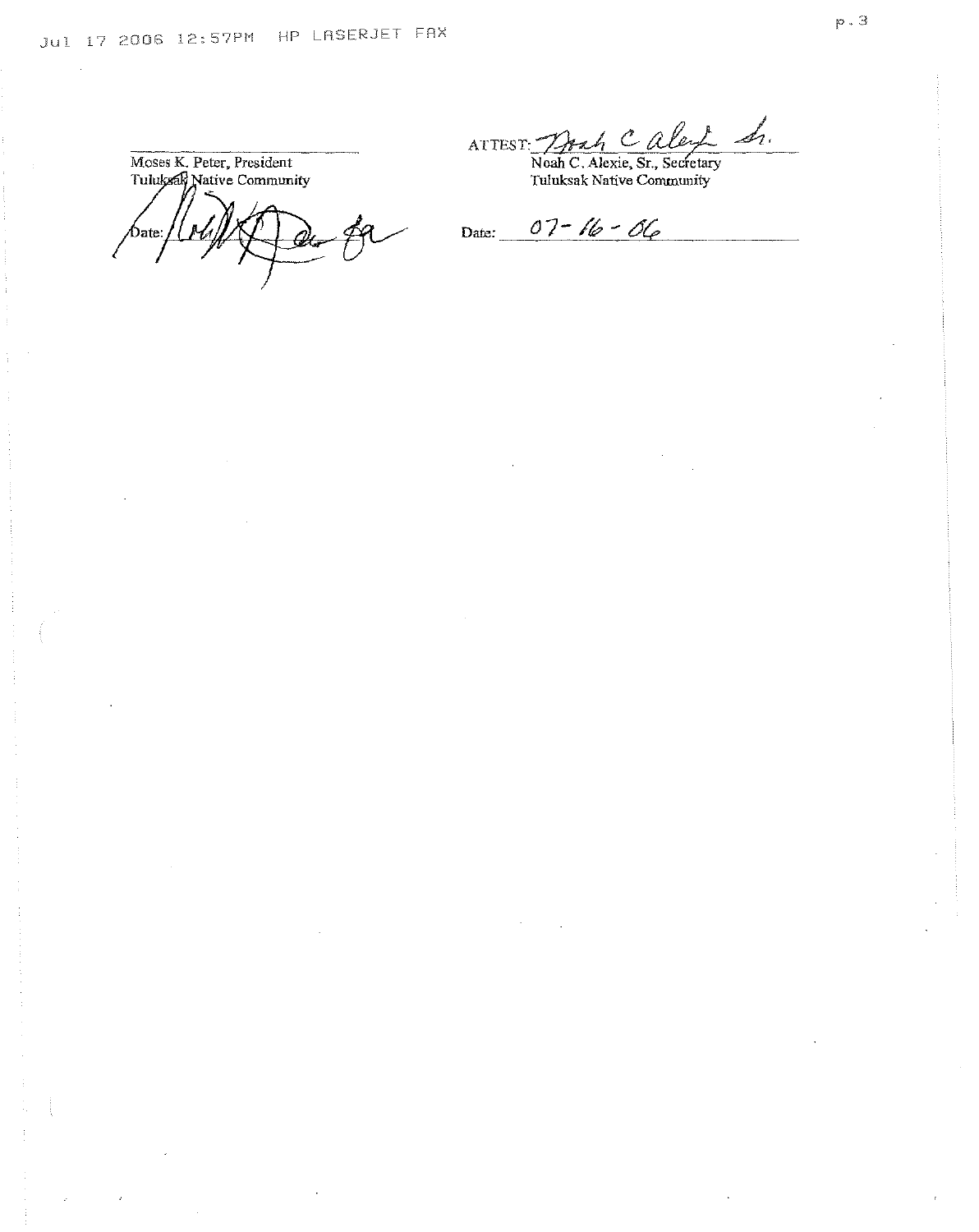#### CLIMATE CHANGE RESOLUTION 06-04

WHEREAS, the Native Village of Tununak, is federally recognized Tribe with all powers and responsibilities inherent in a sovereign government; and

WHEREAS, scientific consensus has developed that carbon dioxide (C02) and other greenhouse gases released into atmosphere have a profound effect on the Earth's climate; and

WHEREAS in 2001, at the request of the Administration, the National Academy of Sciences (NAS) reviewed and declared global warming a real problem caused in part by human activities; and

WHEREAS, the 2001 Third Assessment Report from the International Panel on Climate Change (IPCC) and the 2000 U.S. Global Change Research Program's (USGCRP) First National Assessment indicate that global warming has begun; and

WHEREAS, 162 countries including the U.S. pledged under the United Nation Framework Convention on Climate Change to reduce its greenhouse gas emissions; and

WHEREAS, Alaska Native have developed unique cultures based on the prevailing regional climate and climate change is likely to have significant impacts on the availability of subsistence food sources such as salmon, herring, whales, caribou, moose, seabirds and waterfowl, and will present serious challenges to subsistence ways of life in Alaska and other regions; and

WHEREAS, climate-related changes to the weather, food sources, and local landscapes undermine the social identity and cultural survival of Alaska Natives; and

WHEREAS, changes in climate will create new challenges for community health systems, rural infrastructure and economies; and

WHEREAS, unpredictable weather, snow, and ice conditions make travel and traditional hunting and fishing practices more hazardous and endangers lives; and

WHEREAS, actions taken to reduce greenhouse gas emissions and increase energy efficiency provide multiple local benefits by decreasing air pollution, creating jobs, reducing energy use, and saving money; and

NOW THEREFORE, BE IT RESOLVED, that the Native Village of Tununak urges the United States Congress and President of the United States to move forward on a national, mandatory program to reduce climate change pollution and promote the development and adoption of renewable energy within a timeframe that prevents irreversible harmto public health, the economy and the environment.

DATED: October 23, 2006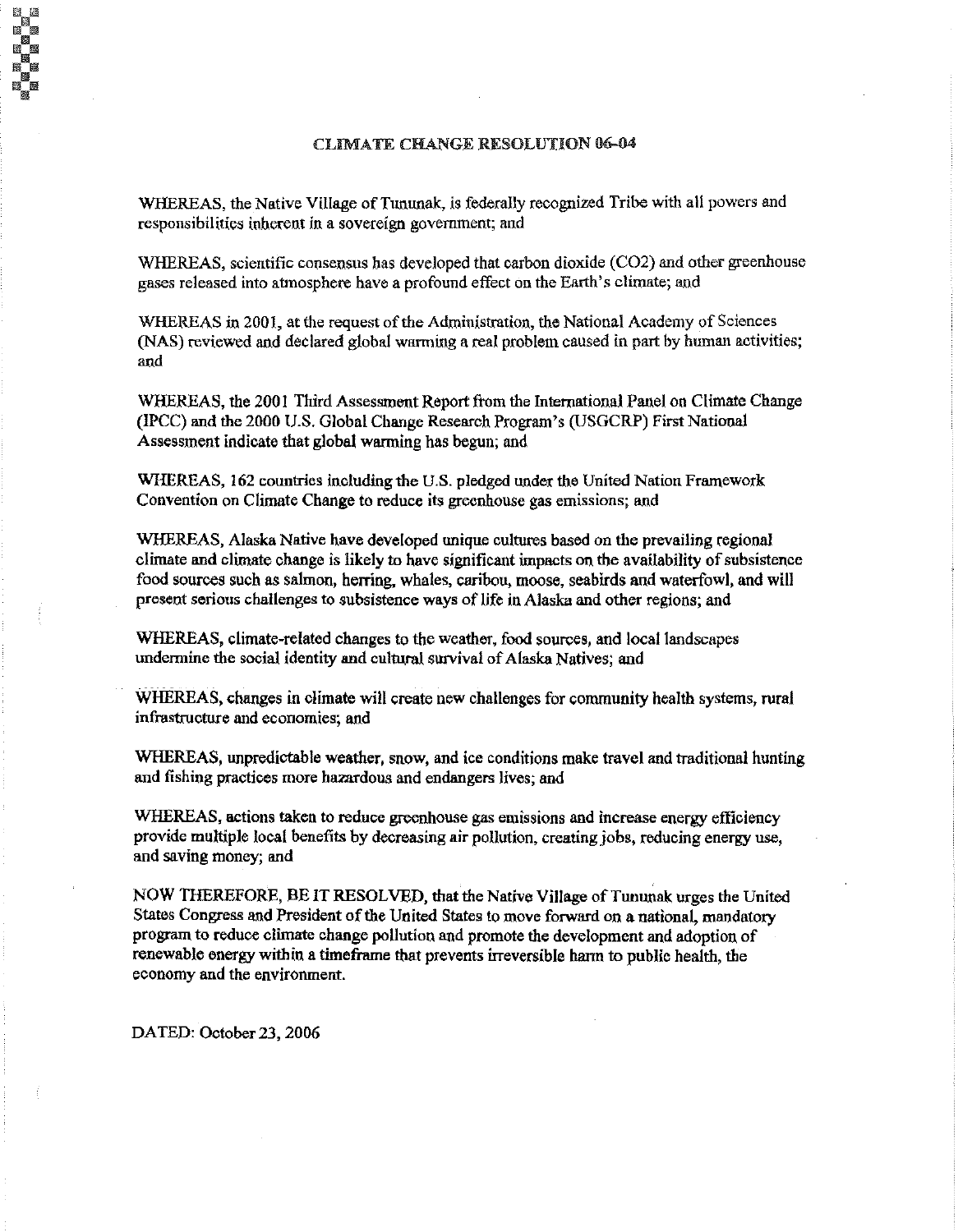# Twin Hills Village Council PO. Box TWA Twin Hills, AK 99576-8996

#### CLIMATE CHANGE RESOLUTION 06-14

WHEREAS, the Twin Hills Village Council is a federally recognized Tribe with all powers and responsibilities inherent in a sovereign government; and

WHEREAS, scientific consensus has developed that the carbon dioxide (C02) and other greenhouse gases released into atmosphere have a profound effect on the Earth's climate; and

WHEREAS, in 2001, at the request of the Administration, the National Academy of Sciences (NAS) reviewed and declared global warming a real problem caused in part by human activities; and

WHEREAS, the 2001 Third Assessment Report from the International Panel on Climate Change (IPCC) and the 2000 U.S. Global Change Research Program's (USGCRP) First National Assessment indicate that global warming has begun; and

WHEREAS, 162 countries including the U.S. pledged under the United Nations Framework Convention on Climate Change to reduce its greenhouse gas emissions; and

WHEREAS, Alaska Natives have developed unique cultures based on the prevailing regional climate and climate change is likely to have significant impacts on the availabilityofsubsistencefood sources such as salmon, herring, whales, caribou, moose, seabirds and waterfowl, and will present serious challenges to subsistence ways of life in Alaska and other regions; and

WHEREAS, climate-related changes to the weather, food sources, and local landscapes undermine the social identity and cultural survival of Alaska Natives; and

WHEREAS, changes in climate will create new challenges for community health systems, rural infrastructure and economies;and

WHEREAS, unpredictable weather, snow, and ice conditions make travel and traditional hunting and fishing practices more hazardousand endangers lives; and

WHEREAS, actions taken to reduce greenhouse gas emissions and increase energy efficiency provide multiple local benefits by decreasing air pollution, creating jobs, reducing energy use, and saving money; and

NOW THEREFORE,BE IT RESOLVED, that the Twin Hills Village Council urges the United States Congress and President of the United States to move forward on a national, mandatory program to reduce climate change pollution and promote the development and adoption of renewable energy within a timeframe that prevents irreversible harm to public health, the economy and the environment.

#### **CERTIFICATION**

We the undersigned, do hereby certify that the Twin Hills Village Council, composed of 5 members of

whom 4 were present this 5<sup>th</sup> day of September, 2006 adopted this Resolution with an affirmative vote of 4.<br>
Channel Color Color Caura J. Pleasant, Sec/treasurer<br>
Laura J. Pleasant, Sec/treasurer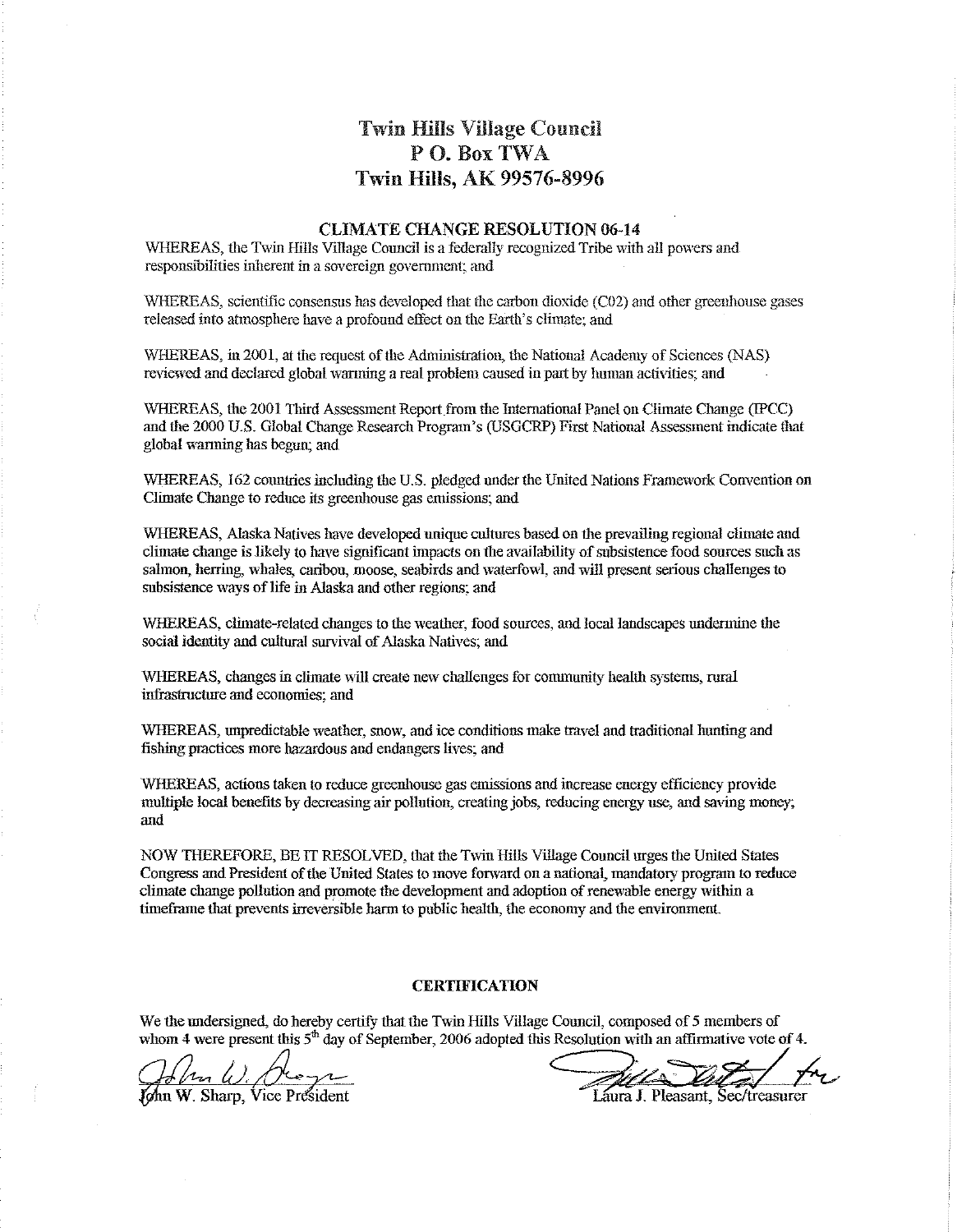

# UNGA TRIBAL COUNCIL

P.O. Box 508 Sand Point, Alaska 99661

(907) 383-5215/5553 Facsimile unga@aitc.org

### RESOLUTION 06-14

#### CLIMATE CHANGE

- WHEREAS, the Unga Tribal Council (Native Village of Unga), is a federally recognized Tribe with all powers and responsibilities inherent in a sovereign government; and
- WHEREAS, scientific consensus has developed that carbon dioxide (C02) and other greenhouse gases released into the atmosphere have a profound effect on the Earth's climate; and
- WHEREAS, in 2001, at the request of the Administration, the National Academy of Sciences (NAS) reviewed and declared global warming a real problem caused in part by human activities; and
- WHEREAS, the 2001 Third Assessment Report from the International Panel on Climate Change (IPCC) and the 2000 U. S. Global Change Research Program's (USGCRP) First National Assessment indicate that global warming has begun; and
- WHEREAS, 162 countries including the U. S. pledged under the United Nations Framework Convention n Climate Change to reduce its greenhouse gas emissions; and
- \VHEREAS, Alaska Natives have developed unique cultures based on the prevailing regional climate and climate change is likely to have significant impacts **Oil the availability of** subsistence food **sources** such **as** salmon, herring, whales, caribou, moose, seabirds and waterfowl, and will present serious challenges to subsistence ways of life in Alaska and other regions; and
- WHEREAS, climate-related changes to the weather, food sources, local landscapes undermine the social identity and cultural survival of Alaska Natives; and
- WHEREAS, unpredictable weather, snow, and ice conditions make travel and traditional hunting and fishing practices more hazardous and endangers lives; and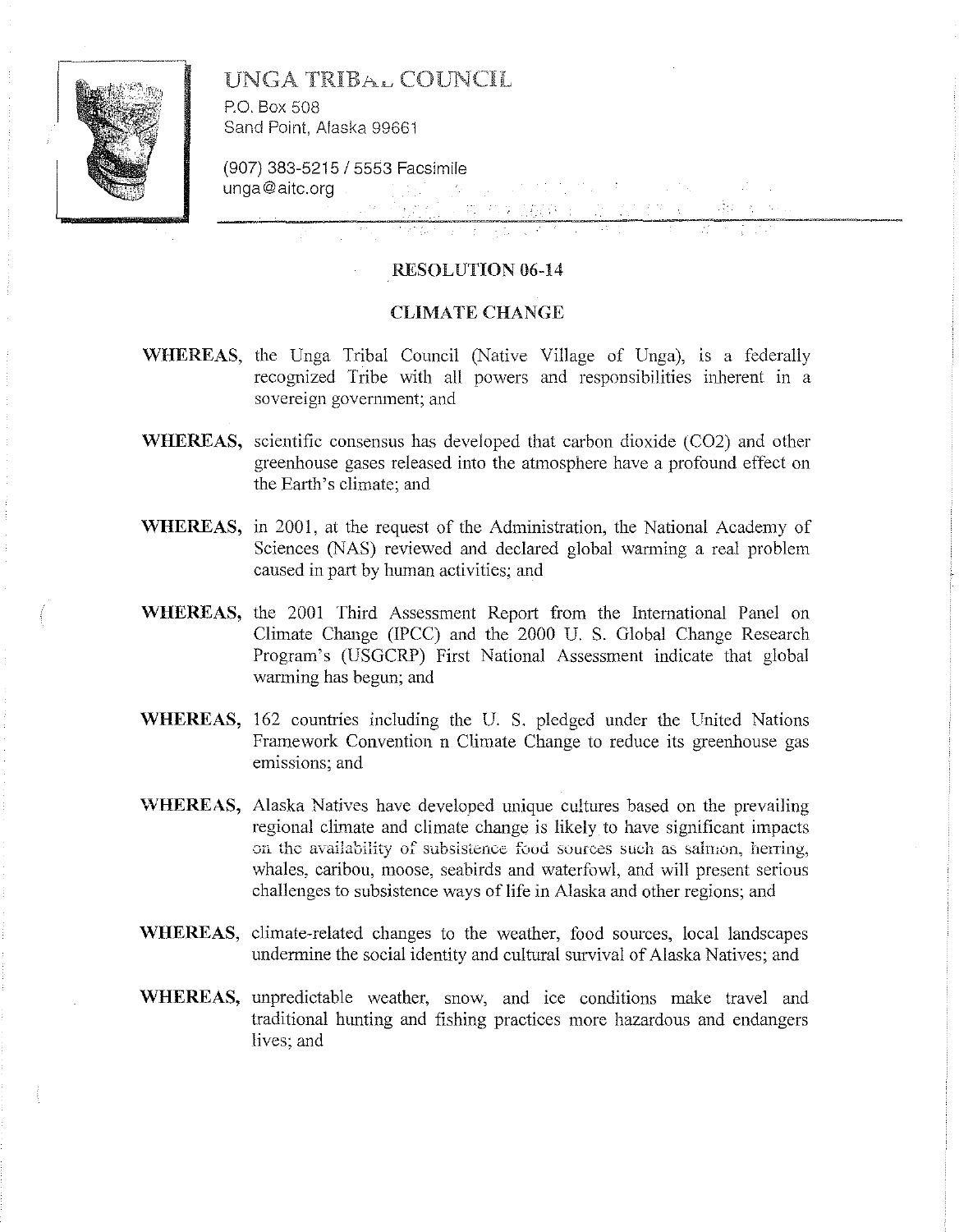WHEREAS, actions taken to reduce greenhouse gas emissions and increase energy efficiency provide multiple local benefits by decreasing air pollution, creating jobs, reducing energy use, and saving money; and

**NOW THEREFORE, BE IT RESOLVED,** that the Unga Tribal Council (Native Village of Unga) urges the United States Congress and President of the United States to move forward on a national, mandatory program to reduce climate change pollution and promote the development and adoption of renewable energy within a timeframe that prevents irreversible harm to public health, the economy and the environment.

# **CERTIFICATION:**

This resolution was duly considered and adopted at a meeting of the Unga Tribal Council, in Sand Point, Alaska on this  $\varphi$  day of Cchokel, 2006 by a vote of  $\beta$  in favor,  $\emptyset$  opposed,  $\emptyset$  non voting.

President

**ATTEST:**

Bruce Trate 5ª

Secretary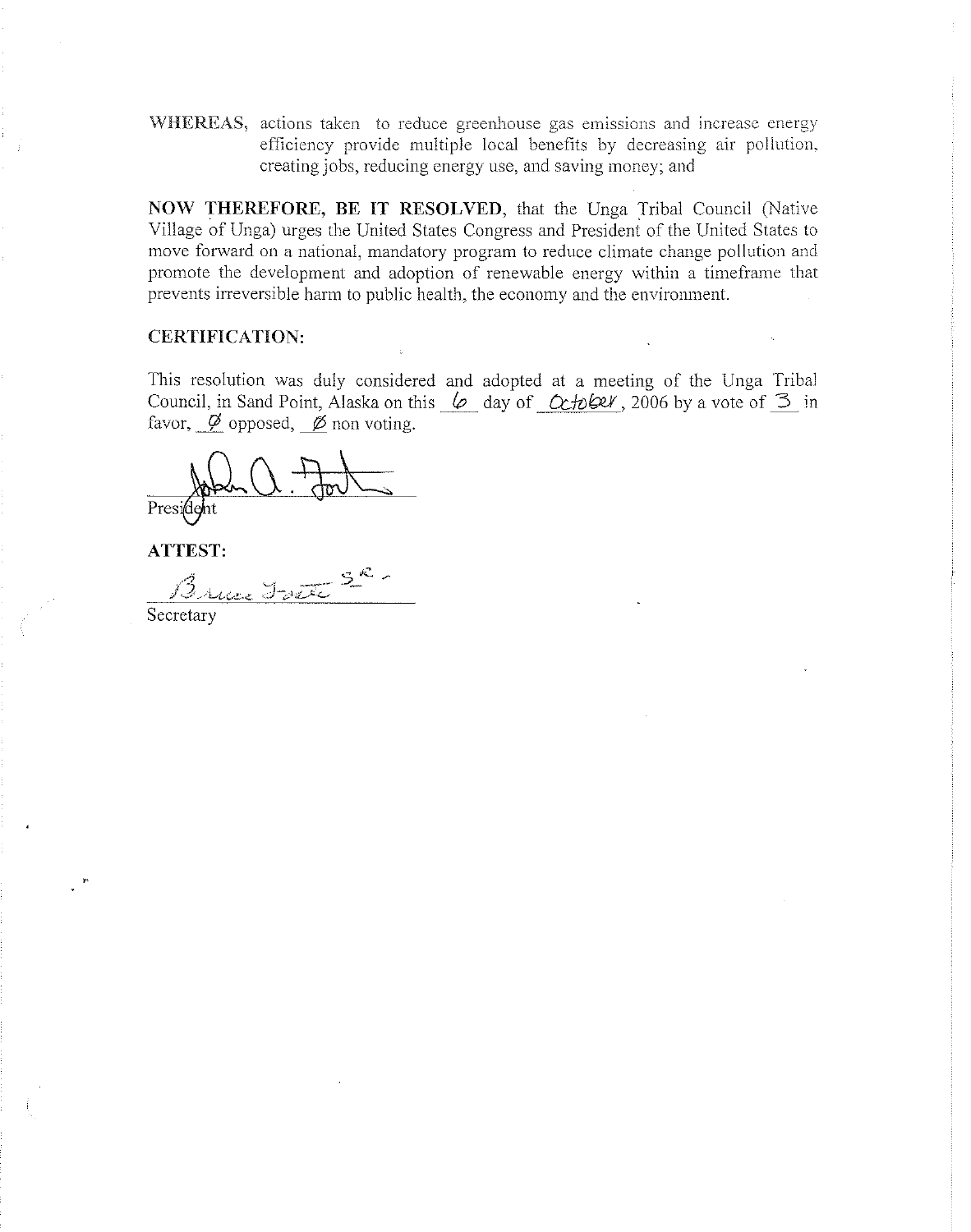#### Resolution 06-06-006

# A RESOLUTION APPROVING A Position on Climate Change

WHEREAS, the Native Village of Unalakleet is a federally recogr ized tribe since 1939; and,

WHEREAS, some members of the Native Village of Unalakleet I ave reported diseases in their Chinooksalmon anq experienced similar observations w th other fishes qnd wildlife in our region within their lifetime; and,

WHEREAS, some of our elders have seen invasive species, such a ; ants and frogs, not normally seen in our region and recognized that the ocean ice d oes not freeze during the Winter months; and,

WHEREAS, the Western (scientific) community have data show ng increased levels of carbon dioxide (CO<sup>2</sup>) and other greenhouse gases during the sarie the same period of lifespan mentioned above; and,

WHEREAS, the members of the Native Village of Unalakleet rely, significantly, on its renewable resources Csuch *as* salmon)*(or* subsistence; and,

WHEREAS, profound changes in the behavior and context of its renewable resources (such as the fur of animals used for clothing) occurred during ar d after the increased level of emissions of gases into the atmosphere; and,

NOW THEREFORE BE IT RESOLVED, that the Native Village of Unalakleet urges the United States Congress and President of the United States to set itandards that would reduce emissions of harmful gases into the atmosphere: and,

BE IT FURTHER RESOLVED, that alternative energies, (such as wind generation for energy use), that will not emit substantial amounts of harmful 9 ises be a nationwide effort to reduce the problem of pollution.

# Certification

favor, <u>O</u> opposed; <u>O</u> abstained on this *difficult* day of June, 2006.<br>The Company of Sec. I hereby certify that the foregoing resolution was adopted at a duly convened meeting of the Native Village of Unalakleet of which a quorum was prese it by a vote of  $\mathbb Z$  in

Kermit *Wanoff* Sr., Vice President

Carol Charles, Treasurer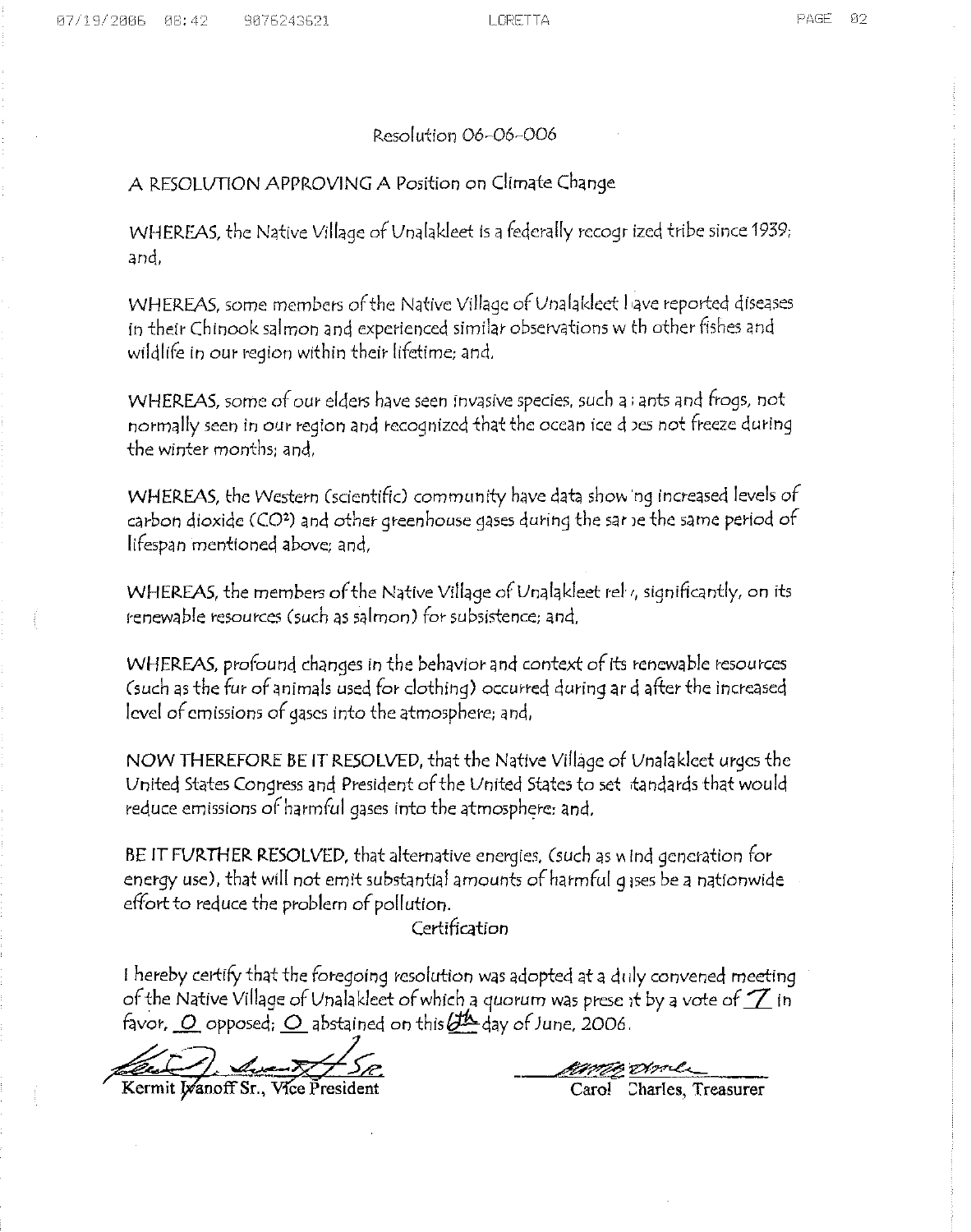

Native Village Of Wales P.O. Box 549 Wales, Alaska 99783

Telephone (907) 664-3062 Fax (907) 664-2200 E-Mail tc,waa@kawerak.org

#### KESOLUTION 06-04

WHEREAS, the Native Village of Wales, is a federally recognized Tribe with all powers and responsibilities inherent in a sovereign government; and

WHEREAS, scientific consensus has developed that carbon dioxide (C02) and other greenhouse gases released into the atmosphere have a profound effect on the Earth's climate; and

WHEREAS, in 2001, at the request of the Administration, the National Academy of Sciences (NAS) reviewed and declared global warming a real problem caused in part by human activities; and

WHEREAS, the 2001 Third Assessment Report from the International Panel on Climate Change (IPCC) and the 2000 U.S. Global Change Research Program's (USGCRP) First National Assessment indicate that global warming has begun; and

WHEREAS, 162 countries including the U.S. pledged under the United Nations Framework Convention on Climate Change to reduce its greenhouse gas emissions; and

WHEREAS, Alaska Natives have developed unique cultures based on the prevailing regional climate change is likely to have significant impacts on the availability of subsistence food sources such as salmon, herring, whales, caribou, moose, seabirds, sea mammals (polar bears, seal, walrus), and water fowl, and will present serious challenges to subsistence ways of life in Alaska and other regions; and

WHEREAS, climate-related changes to the weather, food sources, and local landscapes undermine the social identity and cultural survival of Alaska Natives; and

WHEREAS, changes in climate will create new challenges for community health systems, rural infrastructure and economies; and

----- ---'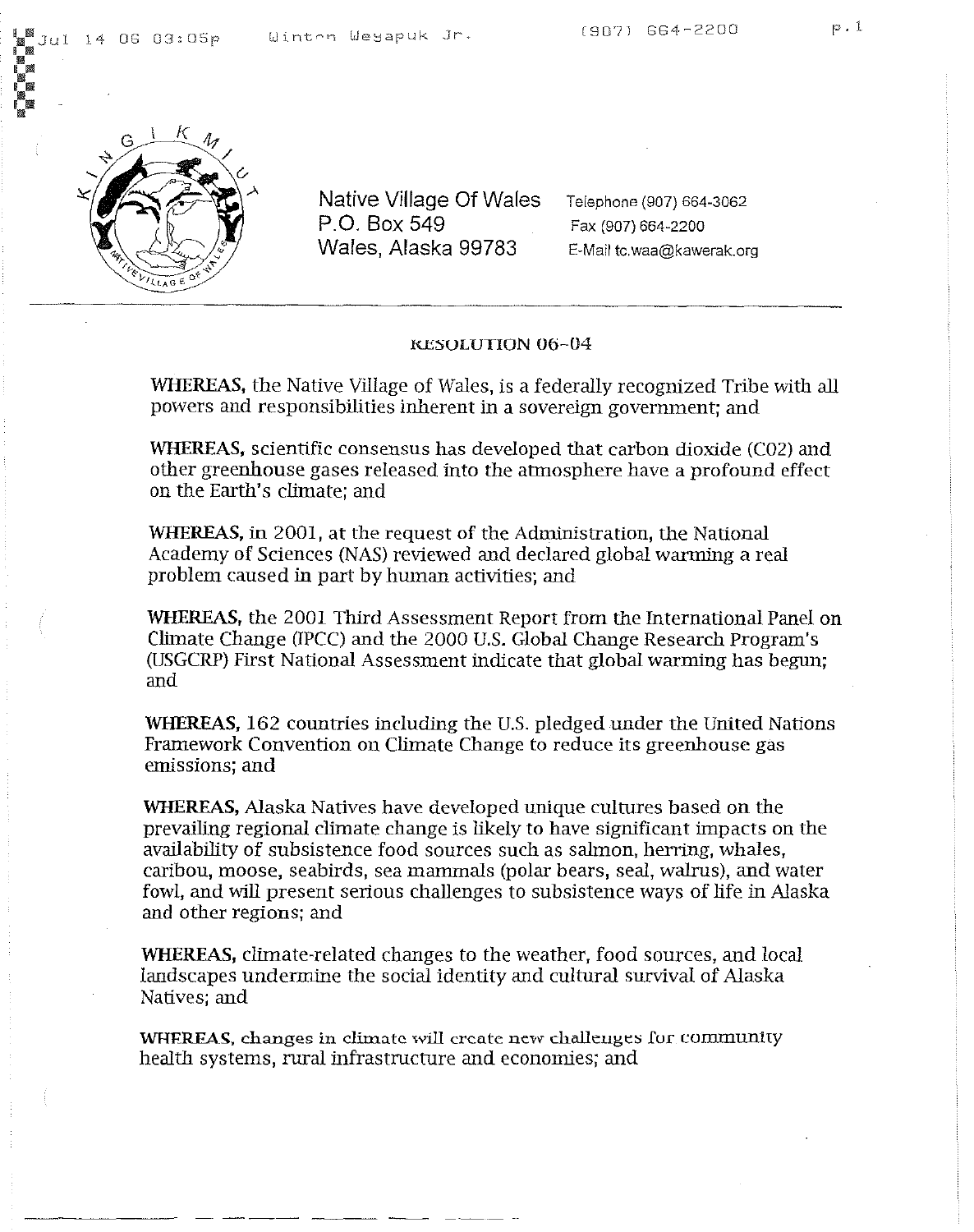WHEREAS, unpredictable weather, snow, and ice conditions make travel and traditional hunting and fishing practices more hazardous and endangers lives; and

**WHEREAS,** actions taken to reduce greenhouse gas emissions and increase energy efficiency provide multiple local benefits by decreasing air pollution, creating jobs, reducing energy usc, and saviug money; and

NOW THEREFORE, BE IT RESOLVED, THAT THE Native Village of Wales urges the United States Congress and President of the United States to move forward on a national, mandatory program to reduce climate change pollution and promote the development and adoption of renewable energy within a timeframe that prevents irreversible harm to public health, the economy and the environment.

 $\ddot{a}$ Cellen G. Dechard

~illtJ!J.:L9l!1aJlJ:1k Secretary: Madeline B. Okpealuk

*J2.Z:.!'C.t!Ji?* Date

Date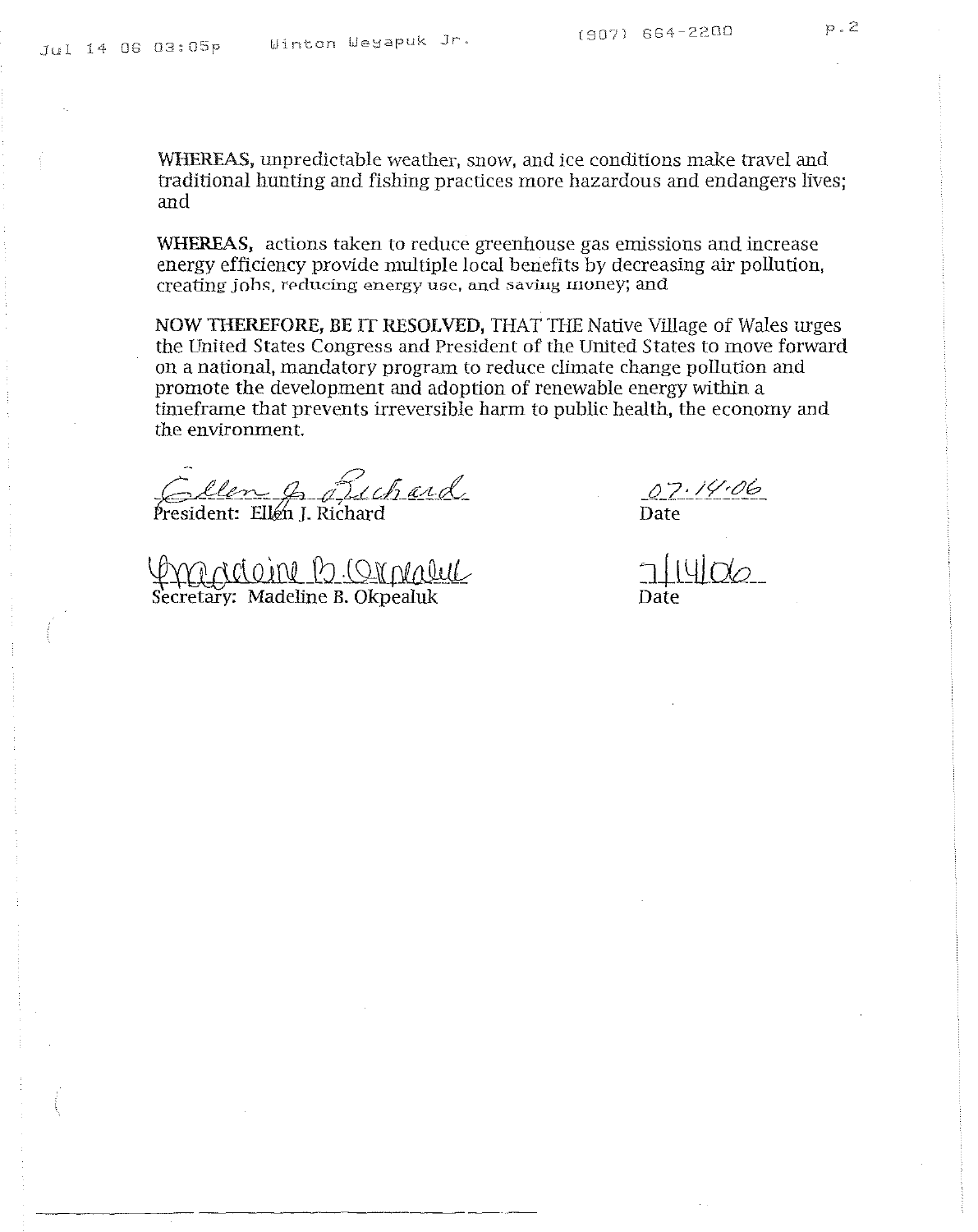| White Mountain                 | <b>Native Village of White Mountain</b>                                                                                                                                            |
|--------------------------------|------------------------------------------------------------------------------------------------------------------------------------------------------------------------------------|
| Alaska<br>The Fish River Tribe | <b>IRA TRIBAL COUNCIL</b>                                                                                                                                                          |
|                                | P.O. Box 84082                                                                                                                                                                     |
|                                | White Mountain, AK 99784                                                                                                                                                           |
|                                | TELEPHONE: (907) 638-3651 & FAX: (907) 638-3652<br>the contract of the contract of the contract of the contract of the contract of the contract of the contract of the contract of |
|                                |                                                                                                                                                                                    |

# CLIMATE CHANGE RESOLUTION 2006-12

WHEREAS, the Native Village of White Mountain, is a federally recognized Tribe with all powers and responsibilities inherent in a sovereign government; and

WHEREAS, scientific consensus has developed that carbon dioxide (C02) and other greenhouse gases released into the atmosphere have a profound effect on the Earth's climate; and

WHEREAS, in 2001, at the request of the Administration, the National Academy of Sciences (NAS) reviewed and declared global warming a real problem caused in part by human activities; and

WHEREAS, the 2001 Third Assessment Report from the International Panel on Climate Change (IPCC) and the 2000 U.S. Global change Research Program's (USGCRP) First National Assessment indicates that global warming has begun; and

WHEREAS, 162 countries including the U.S. pledged under the United Nations Framework Convention on Climate Change to reduce its greenhouse gas emissions; and

WHEREAS, Alaska Natives have developed unique cultures based on the prevailing regional climate and climate change is likely to have significant impacts on the availability of subsistence food sources such as salmon, herring, whales, caribou, moose, seabirds, and waterfowl, and will present serious challenges to subsistence ways of life in Alaska and other regions; and

WHEREAS, climate-related changes to the weather, food sources, and local landscapes undermine the social identity and cultural survival of Alaskan Natives; and

WHEREAS, changes in climate will create new challenges for community health systems, rural infrastructure and economies; and

WHEREAS, unpredictable weather, snow, and ice conditions make travel and traditional hunting and fishing practices more hazardous and endangers lives; and

WHEREAS, actions taken to reduce greenhouse gas emissions and increase energy efficiency provide multiple local benefits by decreasing air pollution, creating jobs, reducing energy use, md saving money;